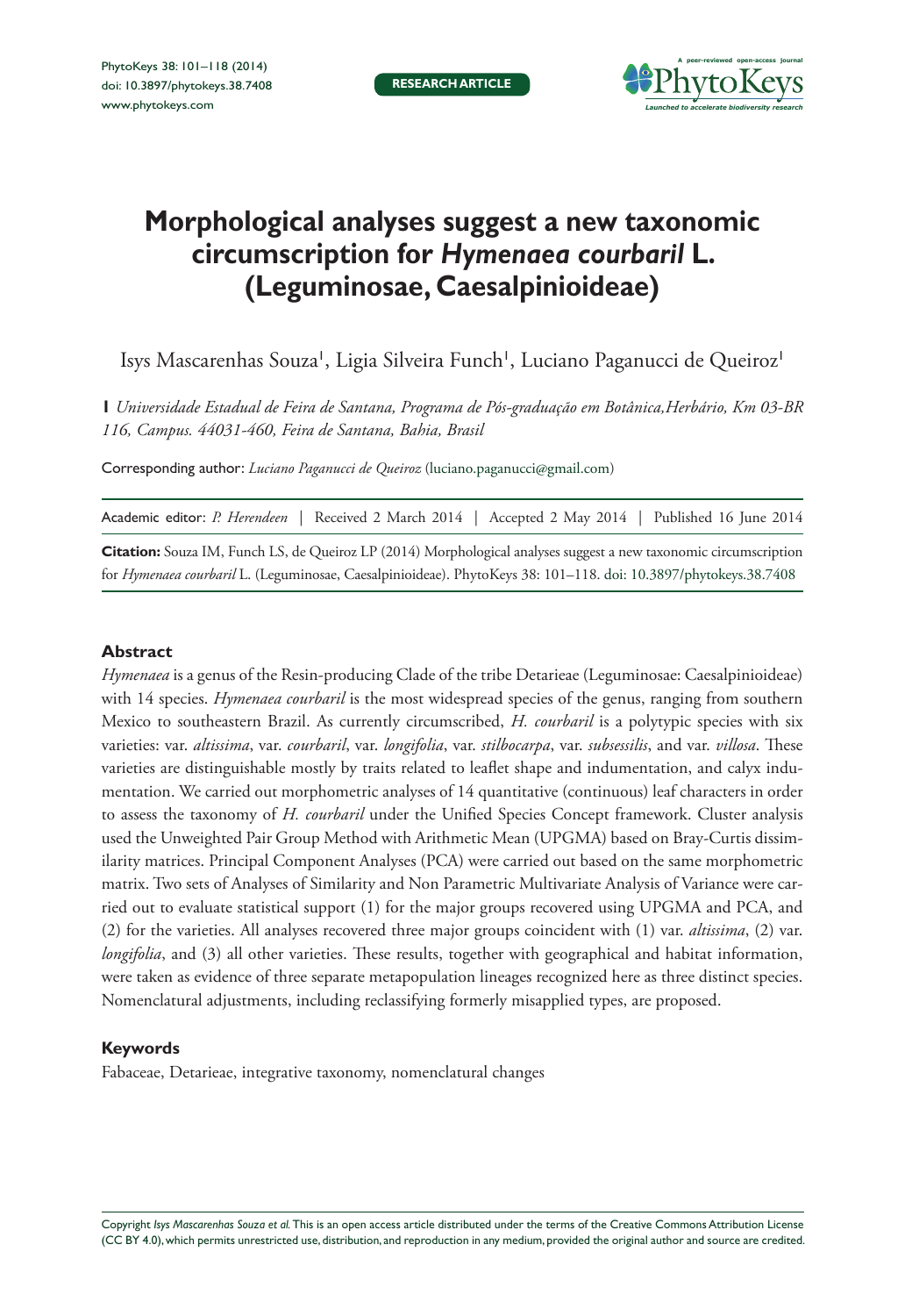## **Introduction**

*Hymenaea* L. is a genus of caesalpinioid legumes with 14 species (Lee and Langenheim 1975). The genus is distributed throughout tropical America, from Mexico to Paraguay, with one species in coastal East Africa (Mackinder 2005). *Hymenaea* is included in the Resin-producing Clade of the tribe Detarieae, and is most closely related to the genera *Guibourtia* Benn. and *Peltogyne* Vogel (Bruneau et al. 2001, 2008; Fougère-Danezan et al. 2007), all presenting similar leaf morphologies, with two asymmetrical pellucid-punctate leaflets. *Hymenaea* can be differentiated from these related genera by its rather larger and more massive bat-pollinated flowers with a robust hypanthium, and indehiscent, pulpy and woody pods with very large seeds.

The current taxonomy of the genus is largely based on Lee and Langenheim's (1975) revision. In addition to recognizing the 14 currently accepted species, they reduced several species to varietal rank. These polytypic species were viewed by Lee and Langenheim (1975) as showing complex relationships with other species of *Hymenaea*. They hypothesized, for example, that *H. oblongifolia* Huber var. *oblongifolia* is more closely related to *H. aurea* Lee and Lang. and *H. eriogyne* Benth., while *H. oblongifolia* var. *davisii* (Sandwith) Lee and Lang. is probably more closely related to *H. parvifolia* Huber, *H. rubriflora* Ducke, and *H. reticulata* Ducke. According to their concepts, *H. oblongifolia* should be regarded as a polyphyletic species. Another example of a putative polyphyletic species, according to Lee and Langenheim's (1975) conceptual framework, is *H. courbaril*, with var. *villosa* Lee and Andrade-Lima hypothesized as being more closely related to *H. martiana* Hayne, and var. *longifolia* (Benth.) Lee and Andrade-Lima to *H. velutina* Ducke and *H. stigonocarpa* Mart. ex Hayne.

*Hymenaea courbaril* is the most widely distributed species of the genus, almost matching the geographic range of *Hymenaea* in the New World. It also has the greatest economic importance in the genus, due to the high quality of its wood and its resin, the latter being used by native populations as incense, cement, in the manufacture of varnishes, and for medicinal purposes. Its nutritive fruits are sought after by mammals and birds (Rizzini 1971; Langenheim 1967; Lee and Langenheim 1975). *Hymenaea courbaril* is the most taxonomically complex species, with six varieties: var. *altissima*  (Ducke) Lee and Lang., var. *courbaril*, var. *longifolia*, var. *stilbocarpa* (Hayne) Lee and Lang., var. *subsessilis* Ducke, and var. *villosa*. These varieties are differentiated by their leaflet sizes, shapes, and indumentation, calyx indumentation, petal shapes, ovary stipe sizes, and pod sizes and shapes. These variations in several diagnostic features make the boundaries of putatively related taxa rather imprecise. The widely circumscribed *H. courbaril*, as defined by Lee and Langenheim (1975), is hereafter referred to as the *H. courbaril* complex.

The species and varietal limits of *H. courbaril*, *H. stigonocarpa,* and *H. martiana*  were investigated by Pestana (2010). This author did not employ objective analytical methods and used the same classical taxonomic approach as Lee and Langenheim (1975), thus coming to similar conclusions as the latter authors in keeping *H. courbaril*  as a polytypic species with six varieties.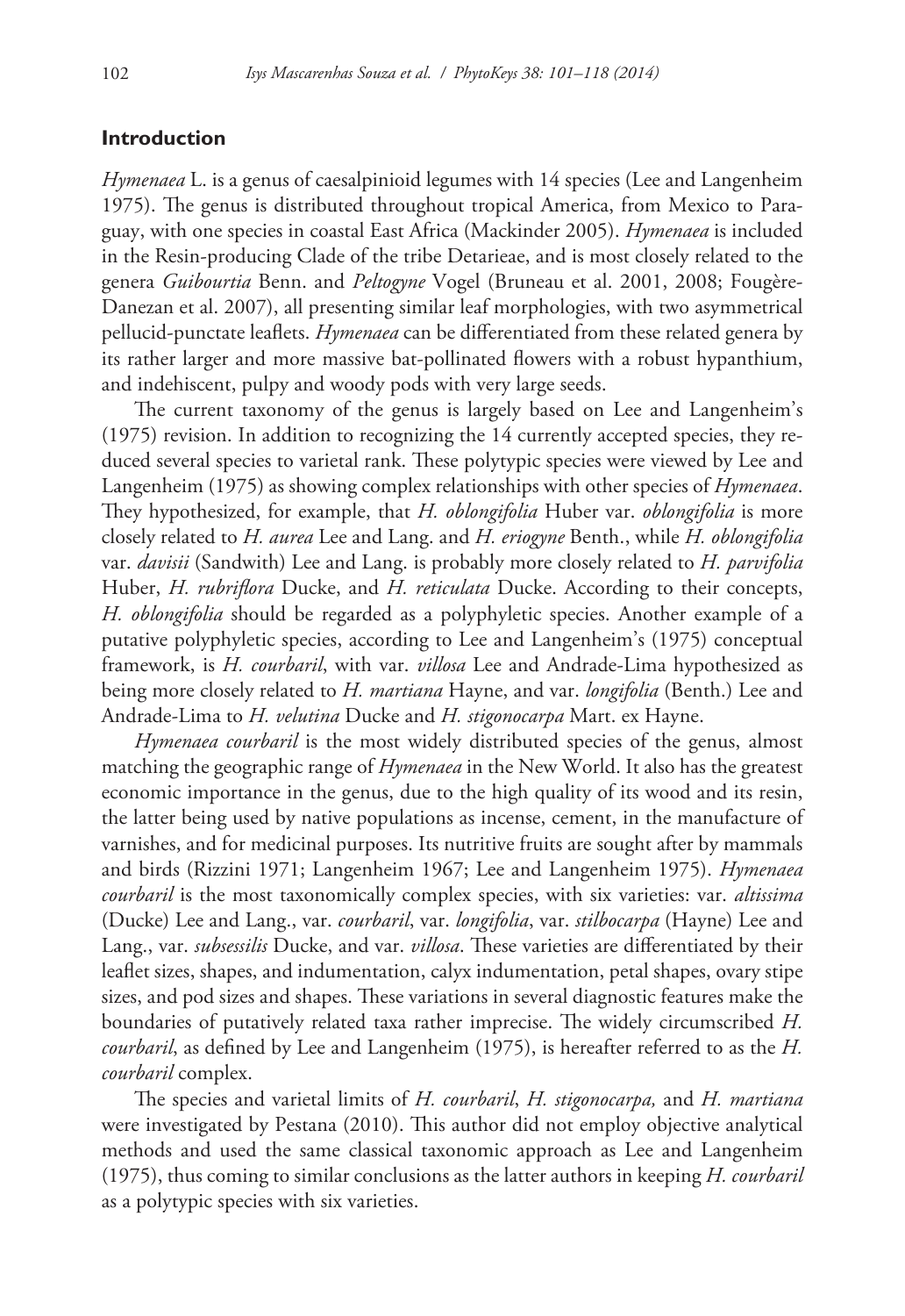Delineating precise species boundaries is a key task in plant taxonomy. This process has direct impacts on society, as there is a growing demand for credible taxonomic information that allows us to conserve, manage, and understand natural biodiversity (Wheeler et al. 2004). However, questions of species recognition can be affected by several theoretical, methodological, and practical issues. De Queiroz (2005, 2007) defined species as separately evolving metapopulation lineages (the Unified Species Concept–USC), and proposed that all other previously considered properties of species should be reinterpreted as contingent rather than critical. These additional contingent properties, such as phenetic distinctiveness, reciprocal monophyly, genetic coalescence, or ecological distinctiveness, are acquired during speciation and should be considered as different lines of evidence relevant to assessing lineage separation. The USC, by treating species conceptualization and species delimitation as clearly separate issues, allows the use of properties formerly treated as secondary criteria in species delimitations. More importantly, it allows for currently accepted species limits to be considered as hypotheses to be tested using the presence of any one of those secondary properties as evidence for the existence of a species.

Analyses of morphometric data can be useful in objectively demonstrating species limits, especially when combined with molecular markers (Andrés-Sánchez et al. 2009; Newmaster and Ragupathy 2009). Additionally, the use of morphological information represents the fastest and least expensive manner of assessing taxonomic complexes– and has been used to solve problems of species limits in many different plant groups, especially when molecular data was not easily available (Handerson 2006; Estrella et al. 2009; Pedersen 2010; Ceolin and Miotto 2012; Rahman and Rahman 2012; Castello and Galeto 2013; Scrivanti et al. 2013), as was the case of the group studied here.

The problem of defining species limits in the polytypic *H. courbaril* complex is revisited here under the USC conceptual framework by exploring morphometric, geographical, and ecological patterns as lines of evidence for the existence of separate metapopulation lineages. Specifically, we sought to test Lee and Langenheim's (1975) hypothesis that *H. courbaril* should be treated as a polytypic species with six varieties.

## **Materials and methods**

A total of 96 specimens of the *H. courbaril* complex were examined in this study (vouchers listed in Appendix 1). All analyzed materials were sheets from the following herbaria: B, CEN, CEPEC, HRB, HUEFS, IBGE, IPA, LAGU, M, MBM, NY, RB, SP, SPF, U, UB, and UC. We selected specimens that displayed branch ends with fullydeveloped (mature) leaves. This criterion avoided considering young leaves from the tips of the branches or leaves at the bases of the branches that are often much larger. Each specimen analyzed was considered an individual, and identifications strictly followed Lee and Langenheim (1975), although these names were only used as nomenclatural references in this study.

The leaves in the group studied here are bifoliolate; the leaflets range from oblong to ovate or obovate, with rounded, acute or obtuse apices; the main vein is displaced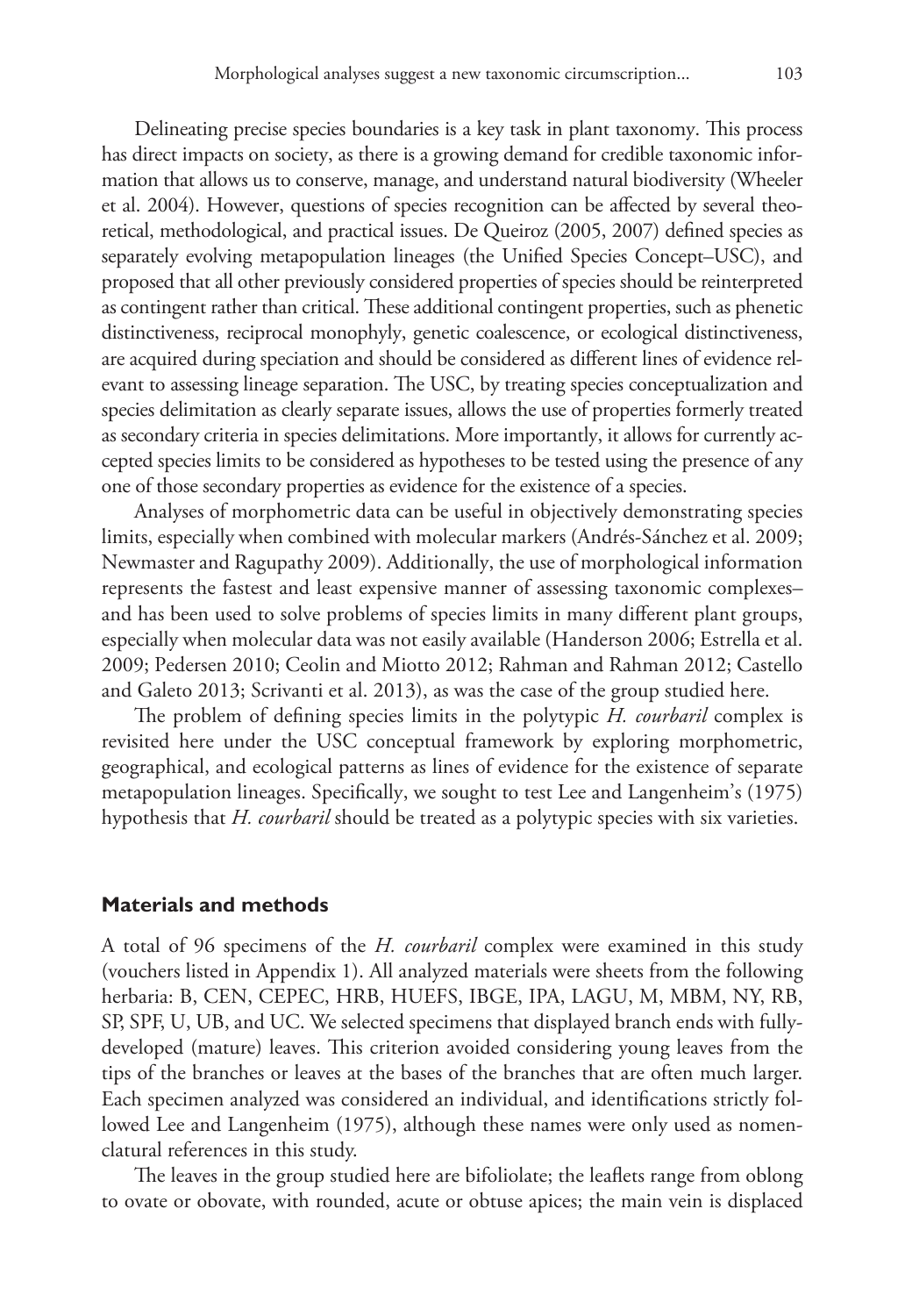

**Figure 1.** Quantitative leaf characters of specimens of the *Hymenaea courbaril* complex. Letters refer to the measurements described in Table 1.

towards the inner margin resulting in an asymmetrical base, the outer portion being wider than the inner and extending beyond the attachment to the petiolule (Figure 1). Fourteen quantitative (continuous) characters were examined (Table 1; Figure 1). Only leaf traits were measured and quantified, as most herbarium sheets lacked flowers and/or fruits. In any case, flower morphology is much conserved in the species studied and the herbarium material examined usually contained only incomplete or damaged flowers. Measurements were taken of two fully developed leaves per dried herbarium sheet, using a graduated ruler (precision 1 mm).

All multivariate analyses were carried out using Past software (Hammer et al. 2001). Cluster analyses used the Unweighted Pair Group Method with Arithmetic Mean (UP-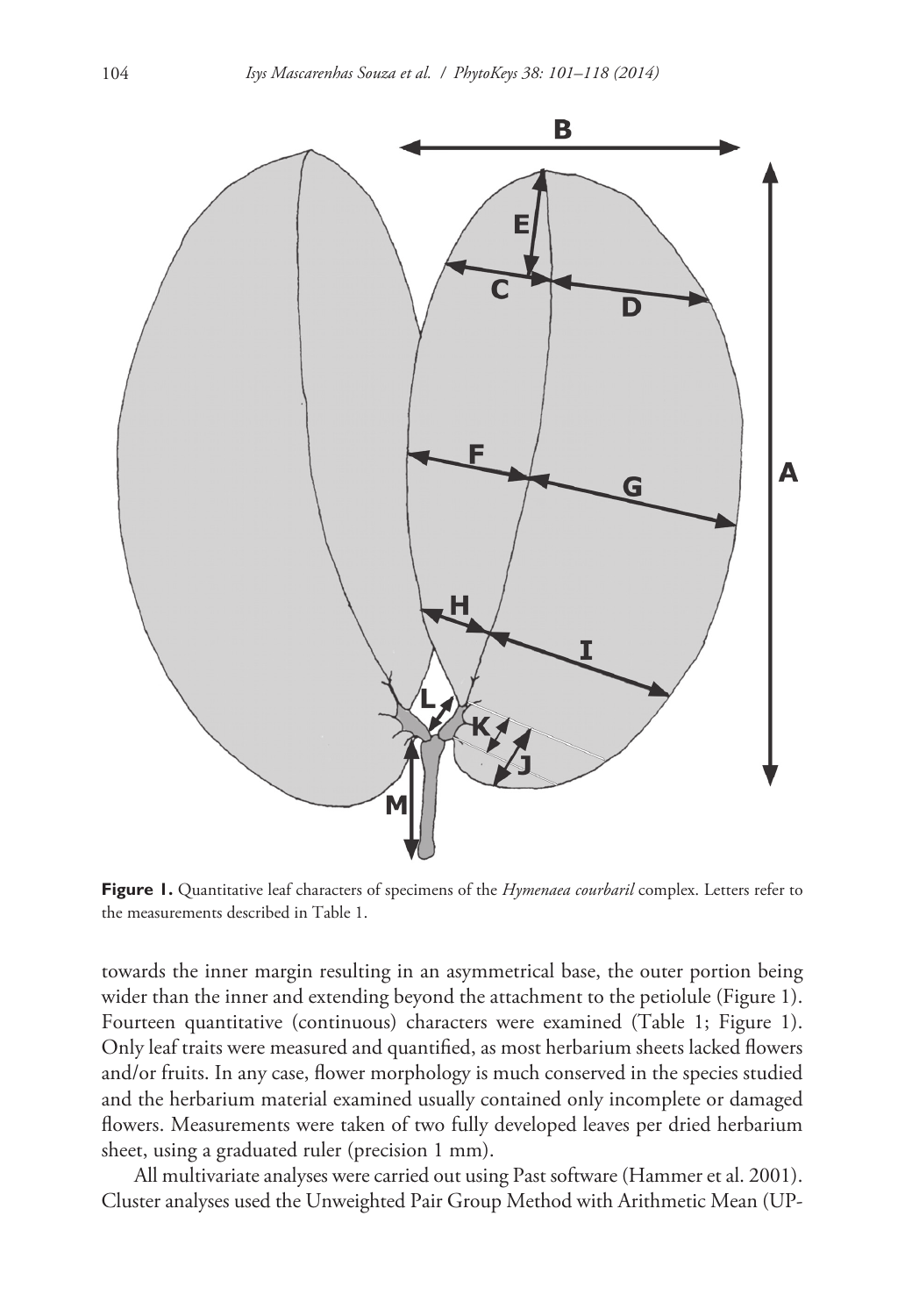| Leaf characters (cm)                                                                | <b>Measurements in</b><br>Figure 1 |
|-------------------------------------------------------------------------------------|------------------------------------|
| 1 - Total length of the leaflet                                                     | А                                  |
| 2 - Leaflet length /width ratio                                                     | A/B                                |
| 3 - Length of the distal sixth                                                      | E                                  |
| 4 - Inner width in distal third                                                     | C                                  |
| 5 - Outer width in distal third                                                     | D                                  |
| 6 - Inner width in middle third                                                     | F                                  |
| 7 - Outer width in middle third                                                     | G                                  |
| 8 - Inner width in basal third                                                      | Н                                  |
| 9 - Outer width in basal third                                                      |                                    |
| 10 - Main vein displacement                                                         | $(G-F)/(I-H)$                      |
| 11 - Base extension (length of the base from the inner attachment of the petiolule) |                                    |
| 12 - Petiole length                                                                 | М                                  |
| 13 - Petiolule length                                                               | L                                  |
| 14 - Distance between inner and outer attachment of the petiolule                   | К                                  |

**Table 1.** List of the quantitative leaf characters in specimens of the *Hymenaea courbaril* complex. Letters in the second column refer to measurements depicted in Figure 1.

GMA) based on Bray-Curtis dissimilarity matrices. Principal Component Analyses (PCA) were carried out based on the same morphometric matrix. Two sets of Analyses of Similarity (ANOSIM; Warwick, Clarke and Suharsono 1990) and Non Parametric Multivariate Analysis of Variance (NPMANOVA; Anderson 2001) were carried out to evaluate statistical support for: (1) the major groups recovered in the UPGMA and PCA; and (2) the varieties as defined by Lee and Langenheim (1975). *Hymenaea courbaril* var. *villosa* was not included in the second analysis because it is known from only two specimens (Lee and Langenheim 1975) and only one was located during this study. Both ANOSIM and NPMANOVA used Bonferroni corrections, 10,000 permutations, and Bray-Curtis distances. As *H. courbaril* var. *villosa* was represented by only a single specimen, we carried out a second set of UPGMA, PCA, and similarity analyses for the major groups without including this variety in order to test its influence on the results.

Distribution maps of the specimens studied were prepared using DIVA-GIS software (Hijmanns et al. 2005), based on the geographic coordinates recorded on the herbarium sheet labels. For material lacking original coordinates, a central coordinate for the municipality was used as provided by the Species Link website (available at <http://specieslink.org.br>).

Species limits were tested following the USC framework (de Queiroz 2005, 2007). Species ranks were ascribed to groups that showed morphological and habitat distinctiveness and geographical consistency. We considered as morphologically distinct groups those that were recovered in UPGMA and PCA and that exhibited statistical significance in both ANOSIM and NPMANOVA tests. Habitat distinctiveness was assessed from the vegetation type where the taxon occurs, following the UNESCO (1973) classification. Species diagnoses were prepared based on vegetative and reproductive characters.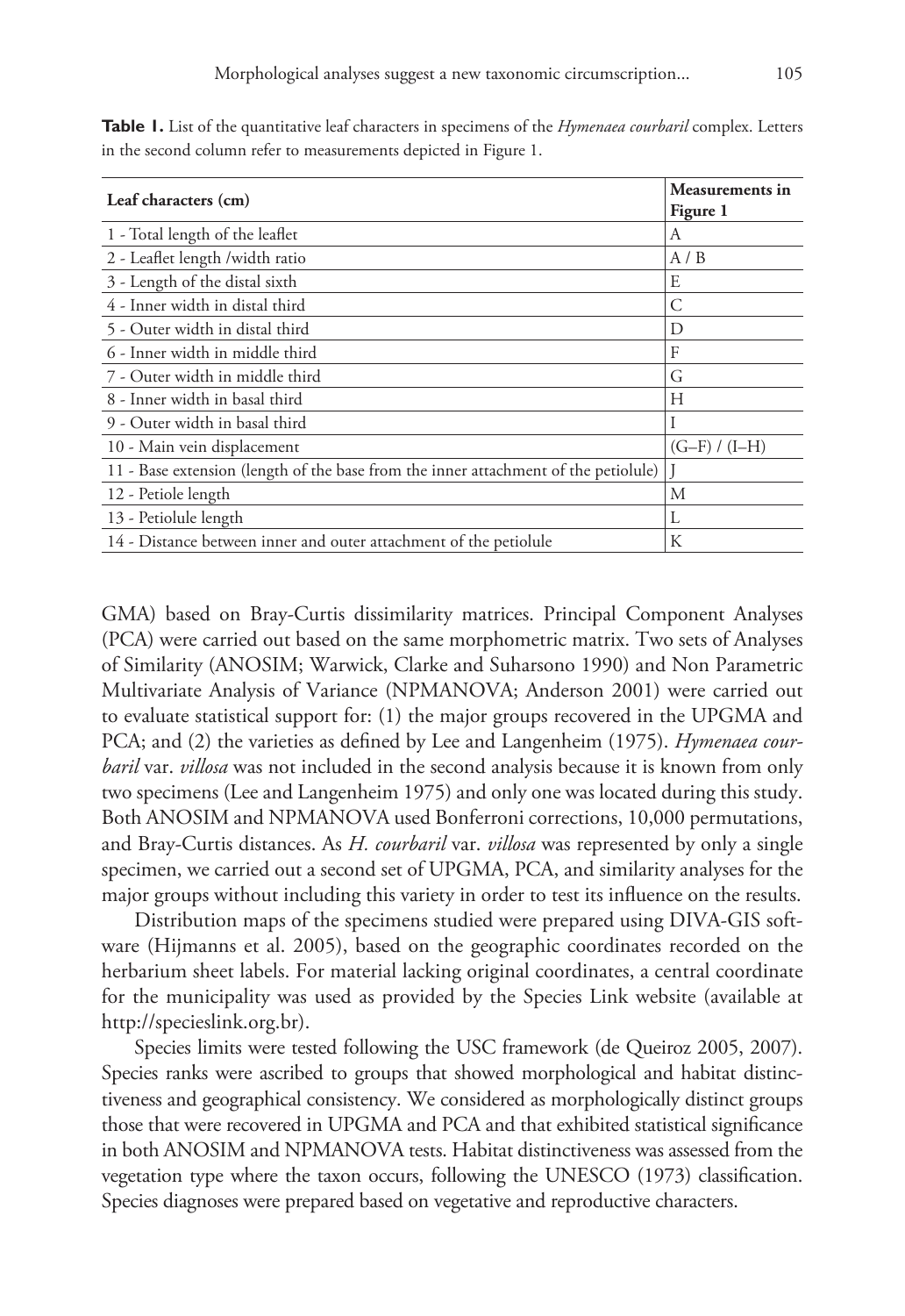## **Results and discussion**

Both UPGMA and PCA recovered three major groups (Figure 2): Group 1 included all specimens of var. *altissima*; Group 2 all specimens of varieties *courbaril*, *stilbocarpa*, *subsessilis*, and the single specimen of *villosa*; and Group 3 all specimens of var. *longifolia*. Within Group 2, individuals of the different varieties did not cluster together and appeared intermixed in UPGMA, or formed highly overlapping groups in two first axes of PCA. The first PCA axis accumulated 88.3% of the total variance, with the two first axes summing 93% of the observed variation. Leaflet length was the trait that explained most of the variation found in first axis, and the three major groups were sorted mostly by leaflet size. These results indicate that Group 3 includes specimens with largest leaflets, and Group 1 the smallest leaflets (Figure 3).

The results of the UPGMA and PCA were consistent with both ANOSIM and NPMANOVA. Comparisons of the varieties of *H. courbaril* showed significant differences (p < 0.05) between the varieties *altissima* and *longifolia* and all other varieties, but no significant differences between the varieties *courbaril*, *silbocarpa*, and *subsessilis* that clustered in Group 2 (Table 2). The same analyses comparing the three groups recovered in UPGMA and PCA found significant morphological differences between them (Table 3).

The complex morphological variations found in Group 2 appear to reflect its wide geographic range and large genetic variability (Ramos et al. 2009). Phylogeographic studies in part of the geographic range of *H. courbaril* var. *stilbocarpa* clearly demonstrated the wide genetic base and geographic structure of this genetic variation (Ramos et al. 2009). The morphological distinctions among the varieties clustered in Group 2 are made by rather continuous characters, such as the color of the calyx lobes (ochraceous to golden or rusty brown), leaflet shape (broadly to narrowly falcate), and the shapes of the outer sides of the leaflet base (straight to nearly straight or rounded). The var. *subsessilis* presents a short ovary stipe (c. 2 mm long) that grades to a medium-sized stipe in var. *stilbocarpa* (3–4 mm) and then large in var. *courbaril* (4–6 mm).

Leaflet indument distinguishes var. *villosa* from the remaining varieties of Group 2 (Lee and Andrade-Lima 1974, 1975). The ovary is also described as slightly pilose on one side, a condition not observed in other varieties of *H. courbaril*. The exclusion of var. *villosa* from the similarity analyses did not alter the results obtained with its inclusion (Table 3). The var. *villosa* is known from only two specimens from the eastern coastal areas of the states of Paraíba and Pernambuco (northeastern Brazil) where the range of var. *stilbocarpa* overlaps with that of *H. martiana*. This species (*H. martiana*) has tomentose leaflets and an ovary with a tuft of trichomes near its base. The rarity of *H. courbaril* var. *villosa*, as well as the transitional nature of the leaflets and ovary indumentation in relation to *H. martiana* and the other varieties of the *H. courbaril* complex clustered in Group 2, all suggest that var. *villosa* could represent a hybrid between *H. martiana* and *H. courbaril*.

The habitats of the taxa of Group 2 include mostly tropical ombrophilous alluvial (gallery) forests in areas subject to seasonally dry climates from Mexico and the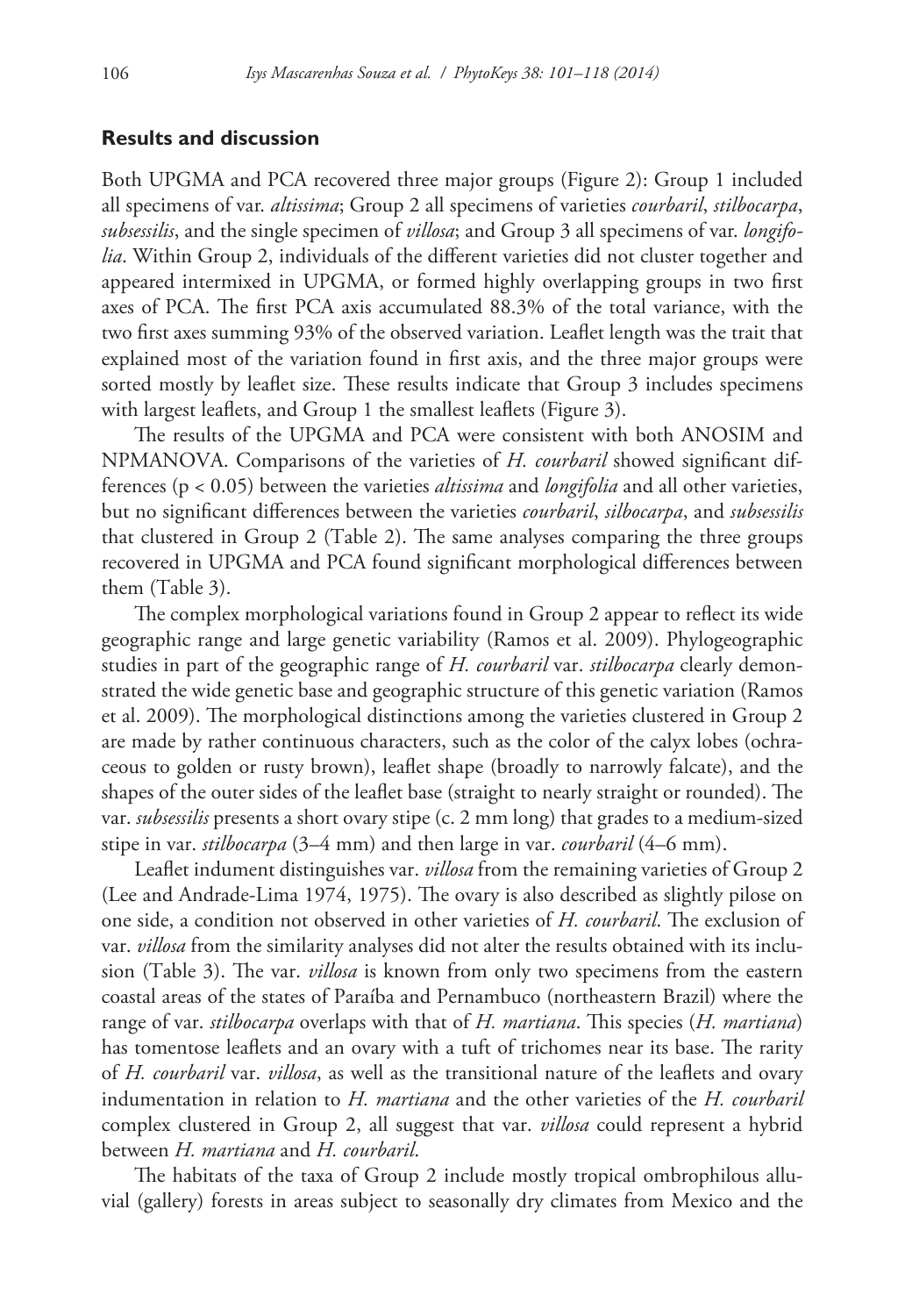

ally dry forests and woodlands (yellow), and savannas (purple). The varieties of *H. courbaril* recognized by Lee and Langenheim (1975) are represented by different symbols: var. altissima (blue squares), var. coubaril (yellow triangles), var. longifolia (red squares), var. stillocarpa (blue triangles), var. subsessilis (purple circles), and var. villosa (white var. altissima (blue squares), var. coubaril (yellow triangles), var. longifolia (red squares), var. stilbocarpa (blue triangles), var. subsessilis (purple circles), and var. villosa (white **B** UPGMA analysis of the *H. courbaril* complex based on 14 quantitative leaf measures (see Figure 1 and Table 1 for measurement details and Bray-Curtis distances). **C** Scatter diagram showing the first two axes of the PCA using the same data matrix as the UPGMA analysis. **Figure 2. A** Distribution of the *Hymenata courbaril* complex in the Neotropics. The major biomes where this complex occurs are shown in color: wet forests (green), seasonally dry forests and woodlands (yellow), and savannas (purple). The varieties of H. courbard recognized by Lee and Langenheim (1975) are represented by different symbols: circles) **B** UPGMA analysis of the *H. courbaril* complex based on 14 quantitative leaf measures (see Figure 1 and Table 1 for measurement details and Bray-Curtis distances). Varieties are represented by the same symbols used for the map C Scatter diagram showing the first two axes of the PCA using the same data matrix as the UPGMA analysis. **A** Distribution of the *Hymenaea courbaril* complex in the Neotropics. The major biomes where this complex occurs are shown in color: wet forests (green), season-Ellipses represent the varieties as recognized by Lee and Langenheim (1975), and they are represented by the same symbols used for the map. Ellipses represent the varieties as recognized by Lee and Langenheim (1975), and they are represented by the same symbols used for the map.Varieties are represented by the same symbols used for the map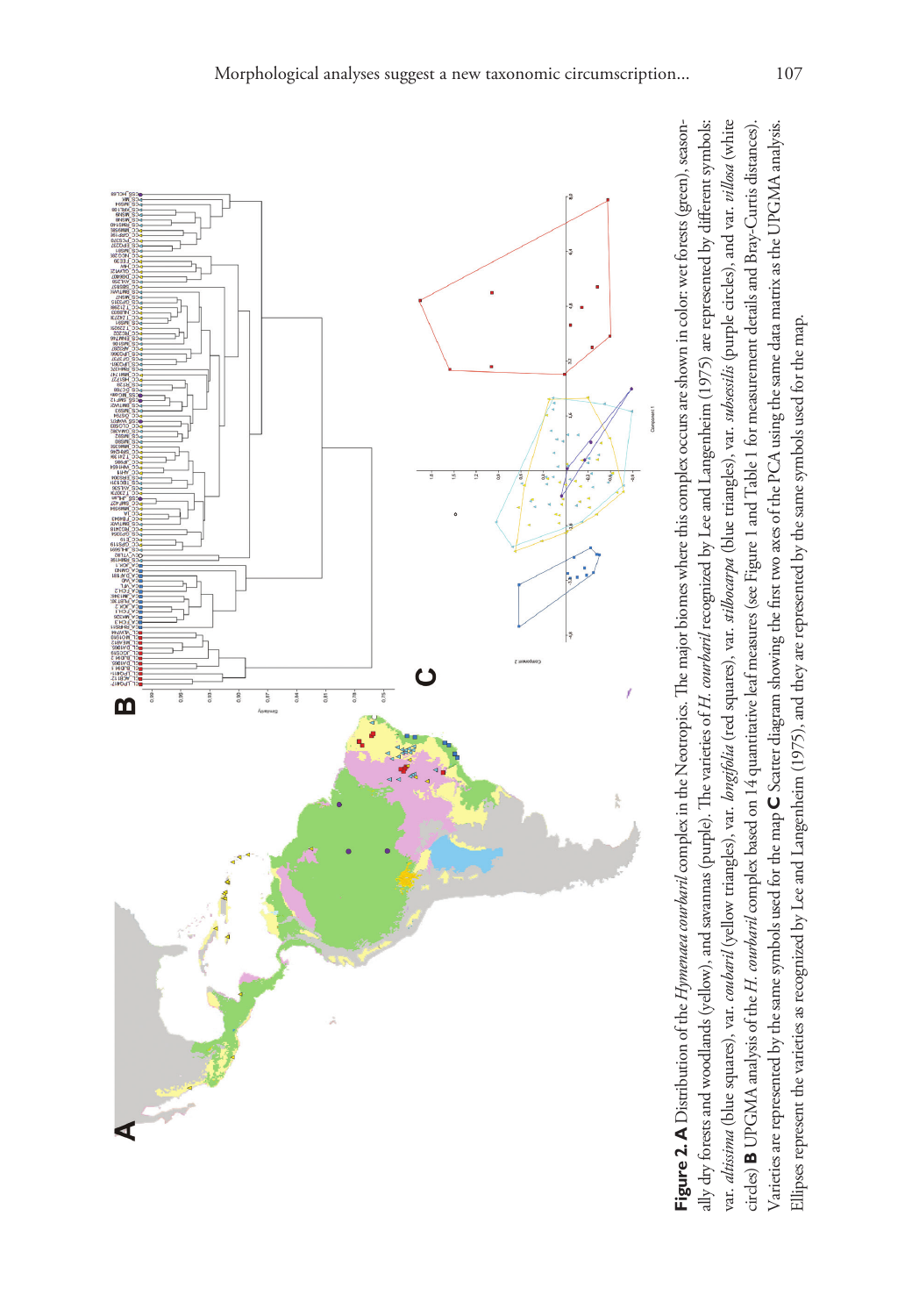|             | stilbocarpa      | courbaril          | subsessilis   | altissima         | longifolia      |
|-------------|------------------|--------------------|---------------|-------------------|-----------------|
| stilbocarpa |                  | $0.09933$ [0.0195] | $-0.1343$ [1] | $0.9325$ [0.0015] | 0.8858 [0.0015] |
| courbaril   | 5.313 [0.0855]   |                    | $0.09375$ [1] | $0.8524$ [0.0015] | 0.9471 [0.0015] |
| subsessilis | $0.8397$ [1]     | 3.296 [0.489]      |               | 0.9972 [0.0045]   | 0.9329 [0.0075] |
| altissima   | 79.79 [0.0015]   | 57.97 [0.0015]     | 49.86 [0.003] |                   | 1 [0.0015]      |
| longifolia  | $67.13$ [0.0015] | 94.08 [0.0015]     | 30.27 [0.006] | 235.5 [0.0015]    |                 |

**Table 2.** Results of ANOSIM and NPMANOVA testing the consistence of the varieties of *Hymenaea courbaril*, using 10,000 permutations and Bray-Curtis distances. ANOSIM R-values are given above the diagonal and NPMANOVA F-values are given below the diagonal. Numbers between brackets are Bonferroni-corrected p-values. Significant differences are indicated by shadowed cells.

**Table 3.** ANOSIM and NPMANOVA (10,000 permutations and Bray-Curtis distances) for the groups recovered in UPGMA and PCA analyses of 78 individuals of *Hymenaea courbaril* complex. Group 1 included all specimens of var. *altissima*, Group 2 all specimens of the varieties *courbaril*, *stilbocarpa*, *subsessilis*, and *villosa*, and Group 3 all specimens of var. *longifolia*. Values before the slash resulted from the analyses including var. *villosa* and after one excluding it. ANOSIM R-values are given above the diagonal and NPMANOVA F-values are given below the diagonal. Numbers in brackets are Bonferroni-corrected p-values. Significant differences are indicated by shadowed cells.

|         | Group 1           | Group 2           | Group 3           |
|---------|-------------------|-------------------|-------------------|
| Group 1 |                   | 0.8762 / 0.8771   | 1/1               |
|         |                   | [0.0003 / 0.0003] | [0.0003 / 0.0003] |
| Group 2 | 73.65 / 74.35     |                   | 0.9045/0.9055     |
|         | [0.0003 / 0.0003] |                   | [0.0003 / 0.0003] |
| Group 3 | 235.5/235.5       | 84.47 / 85.58     |                   |
|         | [0.0003 / 0.0003] | [0.0003 / 0.0003] |                   |

Caribbean islands to central Brazil, but not the Amazonian region (var. *courbaril* and *stilbocarpa*), tropical ombrophilous lowland forests in central and eastern Amazon basin (var. *subsessilis*), or tropical ombrophilous submontane forests in the northeastern Brazilian state of Paraíba (var. *villosa*) (Figure 2).

The var. *altissima* (Group 1) constitutes a morphologically, geographically and ecologically consistent taxon. It is distinguished from the other varieties of *H. courbaril* complex by having smaller, falcate and acuminate leaflets, not exceeding 6.5 cm long on the flowering branches (Table 4). The leaflets of this taxon have a thinner texture than the remaining varieties, allowing its tertiary venation to appear as raised and reticulate veins. The flowers of var. *altissima* are also the smallest within the *H. courbaril* complex, measuring less than 15 mm long (Lee and Langenheim 1975, Pestana 2010). This variety is distributed in tropical ombrophilous lowland and submontane forests of the Atlantic Forest phytogeographical domain along the eastern coast of Brazil (Figure 2). It was cited for the southeastern Brazilian states of São Paulo and Rio de Janeiro (Mattos 1968, Lee and Langenheim 1975, Rizzini 1978, Pestana 2010), but we found specimens occurring northwards into Espírito Santo and Bahia states. It was originally described as *H. altissima* Ducke (Ducke 1935). Lee and Langenheim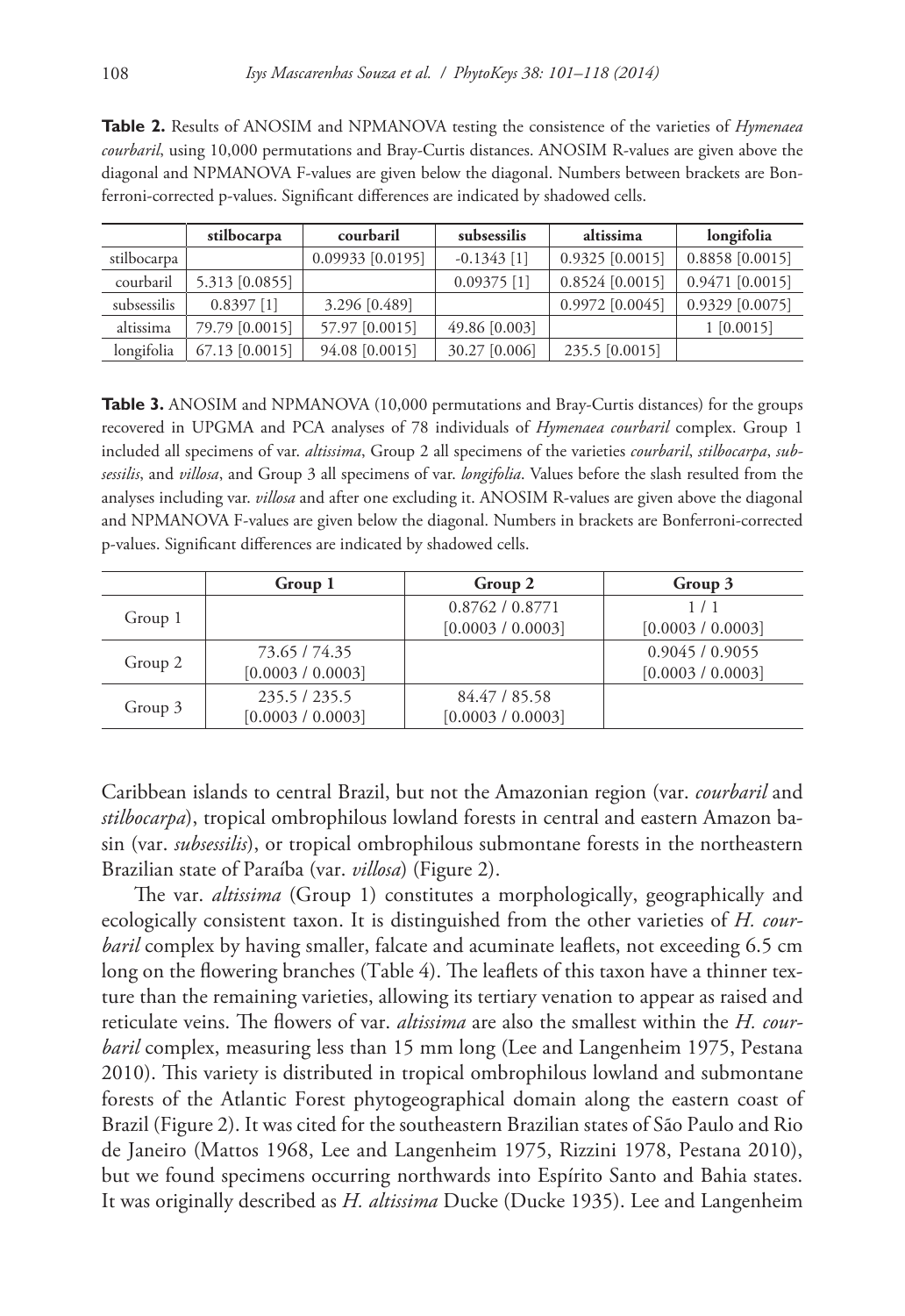|                                | H. courbaril                                  | H. altissima                             | H. longifolia                                     |  |  |
|--------------------------------|-----------------------------------------------|------------------------------------------|---------------------------------------------------|--|--|
| Leaflet outline                | Elliptic or ovate, not or<br>slightly falcate | Falcately elliptic                       | Oblong or narrowly elliptic, not<br>falcate       |  |  |
| Inner margin of the<br>leaflet | Straight or slightly concave                  | Strongly concave                         | Straight                                          |  |  |
| Outer base of the leaflet      | Slightly rounded                              | Truncate                                 | Rounded                                           |  |  |
| Apex                           | Acute, rarely obtuse                          | Abruptly acuminate                       | Obtuse, rarely rounded                            |  |  |
| Petiole length (cm)            | $1.1 - 1.7 (-2)$                              | $1-1.3(-1.7)$                            | $2.6 - 3$                                         |  |  |
| Petiolule length (mm)          | $4 - 5$                                       | $3-4(-5)$                                | $7 - 8$                                           |  |  |
| Leaflet size (cm)              | $6-9$ ( $-10.2$ ) $\times 2.8-4$<br>$(-5.1)$  | $4-5.7$ ( $-6.4$ ) $\times$ 2.0-2.5      | $10.1 - 12.5(-15.4) \times 4.5 - 6.5$<br>$(-6.9)$ |  |  |
| Flower length (cm)             | $2.2 - 3.1$                                   | $2 - 2.7$                                | $2.6 - 3.8$                                       |  |  |
| Fruit shape                    | Cylindrical, rounded in<br>cross section      | Cylindrical, rounded in<br>cross section | Oblongoid, compressed in cross<br>section         |  |  |
| Seeds per fruit                | Mostly > 4                                    | Mostly $1-2$                             | Mostly > 4                                        |  |  |

**Table 4.** Morphological comparison between *Hymenaea courbaril*, *H. altissima,* and *H. longifolia*.

(1974: 448) considered that the foliar characters and relative flower size "do not appear sufficiently significant to warrant specific status for this taxon" and considered it as a variety of *H. courbaril*.

Var. *longifolia* (Group 3) comprises the morphs with largest leaflets. This variety also differs from the remaining groups by having oblong leaflets with an obtuse apex, clawed petals, and fruits compressed and enlarged toward the apex (Table 4). It occupies a very particular habitat in submontane tropical drought-deciduous thorny forests in the Caatinga and Cerrado phytogeographical domains that extend from western Bahia and Piauí states to the Araripe mountain range in the border area between the states of Ceará and Pernambuco (Figure 2). It was first proposed as a variety of *Hymenaea splendida* Vogel. Lee and Langenheim (1974, 1975) considered *H. splendida*  var. *splendida* to be synonymous with *H. courbaril* var. *stilbocarpa* and segregated *H. splendida* var. *longifolia* as another variety of *H. courbaril*.

In addition to morphological distinctions, ecological and geographical information can be used for interpreting the three groups recovered by UPGMA and PCA as separately evolving lineages that would be considered different species under the USC framework (see Taxonomy section). With respect to the variation in Group 2, studies of wider samplings, including especially the collections made after Lee and Langenheim's (1975) work, shows that the diagnostic features used for defining the varieties included in Group 2 have more complex variations. Indumented leaflets, for example, the diagnostic character for var. *villosa*, can be found to varying degrees in var. *stilbocarpa*. A short stipe was used as a diagnostic feature of var. *subsessilis,* but this trait is variable and grades into var. *courbaril*. Finally, the distinctions between vars. *courbaril* and *stilbocarpa* rely on the types and colors of the calyx lobe indumentation, traits that tend to change during the duration of the flower. Thus, a more parsimonious way to treat the taxonomy of Group 2 is to consider it a variable species, without recognizing varieties.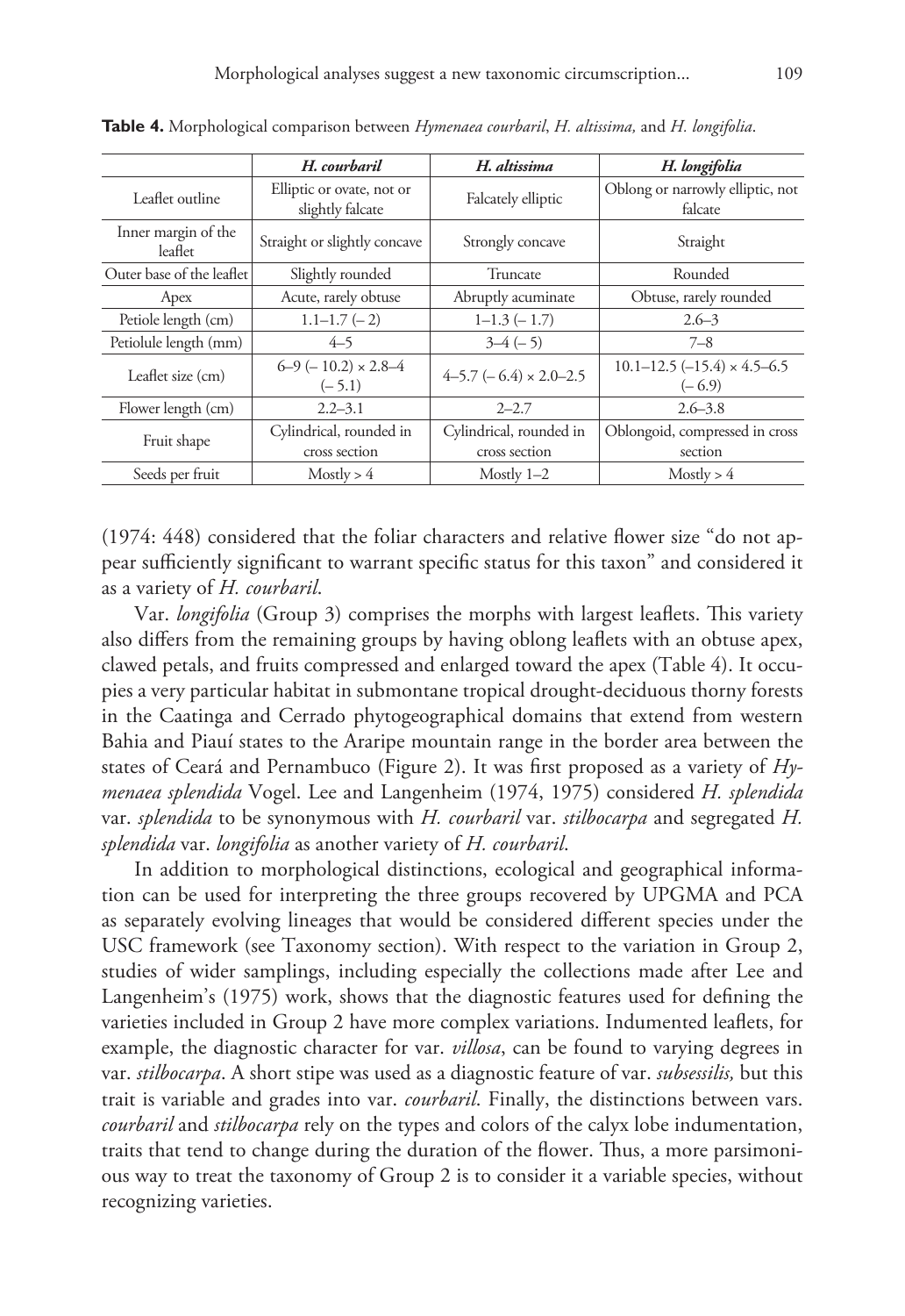# **Taxonomic treatment**

*Hymenaea courbaril* **L., Sp. Pl. 1192. 1753. Lectotype. "Ceratia diphyllos Antegoana, Ricini majoris, fructu osseo, siliqua grandi incluso" in Plukenet, Phytographia, t. 82, f. 3, 1691 (designated by Lee and Langenheim in Univ. Calif. Publ. Bot. 69: 81. 1975).**

- = *Hymenaea resinifera* Salisb., Prodr. 327. 1796, *nom. nud.*
- = ? *Hymenaea animifera* Stokes, Bot. Mat. Med. 2: 449. 1812, *fide* Lee and Langenheim in Univ. Calif. Publ. Bot. 69: 81. 1975.
- = *Hymenaea candolleana* Kunth [spelled '*candolliana'*], Nov. Gen. and Sp. 6: 323, pl 556. 1824. Type: México, Acapulco, *Bonpland 3875* (holotype P!).
- = *Hymenaea confertifolia* Hayne, Getreue Darstell. Gew., 11, pl. 9. 1830. Lectotype (designated here): *Sellow* s.n., s.d. (lectotype W 48857!).
- = *Hymenaea stilbocarpa* Hayne, Getreue Darstell. Gew., 11, pl. 11. 1830. *Hymenaea courbaril* var. *stilbocarpa* (Hayne) Lee and Lang., J. Arnold Arbor. 55: 449. 1974, syn. nov. Lectotype (designated here): "S. Pauli, sylv. ad Faz. de S. Anna", *Martius* (lectotype M! [barcode n° M-0215314], photo HUEFS!, isolectotype M! [barcode n° M-0215313], photo HUEFS!).
- = *Hymenaea retusa* Willd. ex Hayne, Darst. Beschreib. Arzneigew. 11: pl. 12. 1830. Type: México, Acapulco, *Humboldt* (holotype B!), *nom. illegit.*
- = *Hymenaea splendida* Vogel, Linnaea 11: 409. 1837. Type: *Sellow 1025* (holotype B†).
- = *Hymenaea courbaril* var. *obtusifolia* Ducke, Arch. Jard. Bot. Rio de Janeiro, 4: 47. 1925. Type: Brazil, Pará, Belém (Ilha do Marajó?), *Ducke RB 16906* (holotype RB!, isotypes A!, MG!, P!, U!, US!).
- = *Hymenaea courbaril* var. *subsessilis* Ducke, Arch. Jard. Bot. Rio de Janeiro 4: 265. 1925, syn. nov. Neotype (designated by Lee and Langenheim in Univ. Calif. Publ. Bot. 69: 89. 1975): Brasil, Amazonas, Flores, *Ducke MG 11167* (neotype MG!).
- = *Hymenaea multiflora* Kleinhoonte, Recueil Trav. Bot. Neerl. 22: 405. 1925. Type: Suriname, Boschreserve, Kaboeri, Coll. by the Forestry Bureau Herb. 4943 (holotype U!).
- = *Inga megacarpa* M.E. Jones, Contr. West Bot. 15: 140. 1929. Type: México, Nayarit, *M.E. Jones 23012* (holotype RSA!, isotypes F!, GH!, NY!).
- = *Hymenaea courbaril* var. *villosa* Y.T. Lee and Andrade-Lima, J. Arnold Arbor. 55: 446. 1974, syn. nov. Type: Brasil, Paraíba, Paquevira de Natuba, *Lee and Andrade-Lima 83* (holotype UC!).

**Description.** Large trees, to 30 m tall. Petiole  $1.1-1.7$  (-2) cm long; petiolule  $4-5$  mm long; leaflets  $6-9$  (-10.2)  $\times$  2.8–4 (-5.1) cm, elliptic, rarely ovate, straight or slightly falcate due to central vein with an angle c. 10°, apex acute or obtuse, rarely acuminate, base acute along the inner margin and rounded along the outer margin, distance from the inner margin to central vein 7–10 mm in the basal region. Flower buds 2.1–2.5 cm long; flower 2.2–3.1 cm long; hypanthium 7–15 mm long; petals 1.1–2.0 cm long. Fruit cylindrical, of uniform width, apex mostly rounded and apiculate.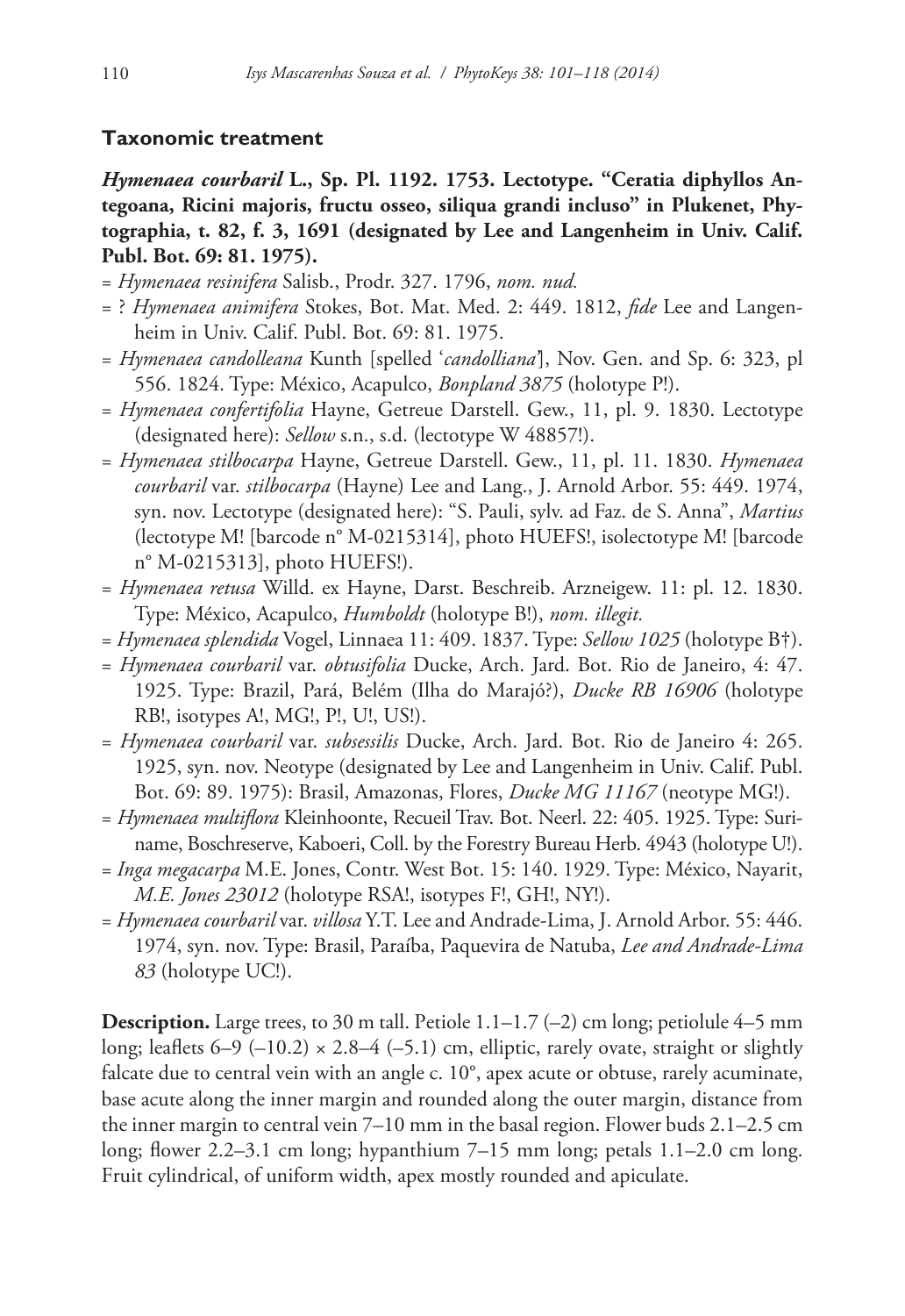

**Figure 3.** Leaf morphology of the species recognized in the *Hymenaea courbaril* complex: **A** *Hymenaea longifolia* **B** *Hymenaea courbaril* **C** *Hymenaea altissima*. Scale bar = 1 cm.

*Hymenaea courbaril* is defined here more narrowly than the circumscription adopted by Lee and Langenheim (1975), as we are proposing the exclusion of the varieties *altissima* and *longifolia* and their recognition as distinct species. In this narrower sense, *H. courbaril* is characterized by leaflets with slightly convex inner margins and midrib slightly arched, resulting in an elliptic or ovate outline, not or only slightly falcate, apex mostly acute or obtuse (Figure 3). It presents flowers larger than the other species of the *H. courbaril* complex, and cylindrical fruits mostly with more than five seeds (Table 4). It has a wide geographical range, mostly in different nuclei of Seasonally Dry Forests in Mexico, Central America, Caribbean, northern South America, Bolivia, and Brazil (from the Amazon region to Paraná State in the south).

Nomenclatural problems with several names associated with *H. courbaril* were not amended by Lee and Langenheim (1975) when they undertook their taxonomic revision of the genus. No formal type for *H. stilbocarpa* was cited by Lee and Langenheim (1975), who stated that no specimen was cited in the original description of Hayne (1830). However, Hayne (1830) based *H. stilbocarpa* on material collected by Martius, citing "Wäscht in Brasilien in Wäldern der Provinzen S. Paulo, Minas Geraes und Bahia (Martius)". We found a specimen in the M herbarium collected by Martius in the Brazilian state of São Paulo (Santana farm) with an attached label indicating that this plant was distributed over the "Prov. Rio de Jº., S. Paulo, Minas Geraes, Bahia", which probably served as the original material for Hayne's description of *H. stilbocarpa*. Thus, we are lectotypifying this species with Martius' specimen held in M under the barcode number M-0215314.

*Hymenaea confertifolia* Hayne was based on material collected by Sellow and Olfers in Brazil ("Wächst in Brasilien (Olfers u. Sellow)"; Hayne 1830: table 9). Lee and Langenheim (1975: 88) stated that this name was based on *Sellow 1025* and that the "holotype" in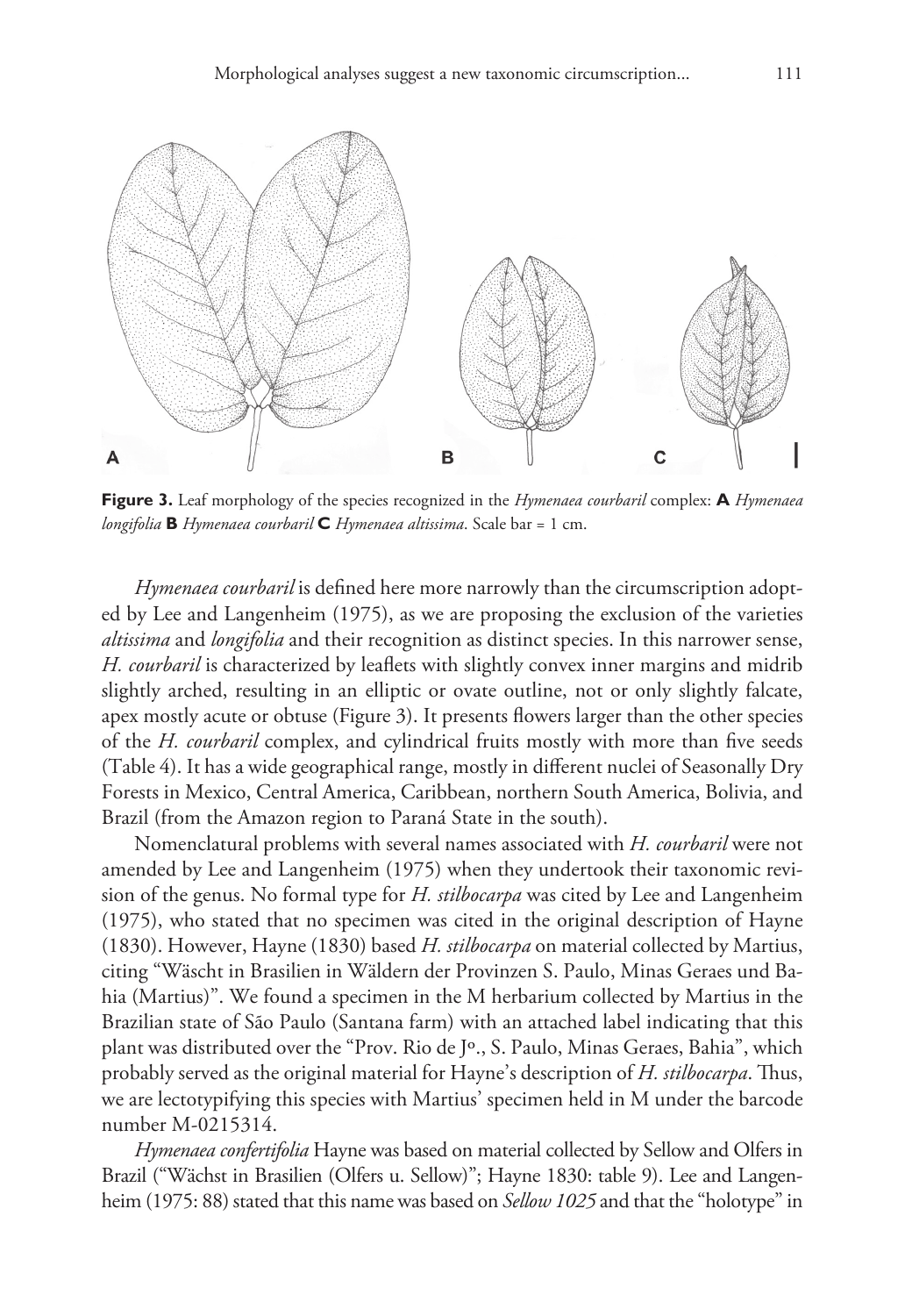the B herbarium was destroyed. However, as Hayne (1830) did not refer to one particular specimen, all materials collected by Sellow or Olfers that can be linked with *H. confertifolia* should be considered syntypes. No such specimens can be found in the B herbarium, and were probably destroyed. A duplicate from B collected by Sellow was found in W annotated as *Hymenaea confertifolia,* and is designated here as the lectotype of this name.

*Hymenaea retusa* Willd. ex Hayne was published as a homotypic synonym of *H. candolleana* (Hayne 1830). It is thus illegitimate under the Article 52 of the International Code of Botanical Nomenclature (McNeill et al. 2011).

*Hymenaea courbaril* var. *obtusifolia* Ducke was published based on a tree cultivated in the Pará Botanical Garden (now Museu Paraense Emílio Goeldi, Belém, state of Pará, Brazil). Lee and Langenheim (1975) misinterpreted this as evidence that the holotype was the specimen in the herbarium of this museum (MG). However, Ducke (1925: 47) explicitly stated that "specimina florifera and fructus in herb. Jard. Bot. Rio n. 16.906", and thus the RB material should be considered as the holotype of this name.

Ducke (1925: 265) did not cite any specimen when describing *H. courbaril* var. *subsessilis* Ducke. Lee and Langenheim (1975) did not explicitly designate a type for this variety, but chose a "representative specimen" collected "in the same general area believed to be the type locality". We are accepting it as an inferential typification, and the status of this material should be a neotype since no other specimen was refereed in the protologue.

# *Hymenaea altissima* **Ducke, Anais Acad. Brasil. Ci. 7: 207. 1935. Lectotype (designated by Egler in Bol. Mus. Emílio Goeldi. Nov. Ser. Botânica. 18: 51. 1963): Brazil, Rio de Janeiro, Avelar, Faz. Pau Grande, Posse,** *G. M. Nunes 3* **(lectotype RB!, isolectotypes MG!, R!).**

≡ *Hymenaea courbaril* var. *altissima* (Ducke) Lee and Lang., J. Arnold Arbor. 55: 448. 1974.

**Description.** Large trees, up to 38 m tall. Petiole  $1-1.3$  ( $-1.7$ ) cm long; petiolule 3–4 (–5) mm long; leaflets 4–5.7 (–6.4)  $\times$  2–2.5 cm, oval, narrow-elliptic or elliptic, strongly falcate, due to central vein with an angle c. 35°, apex acuminate, rarely acute, base acute along the inner margin and truncate along the outer margin, distance from the inner margin to central vein 4–5 mm in the basal region. Flower buds 1.5–2.5 cm long; flower 2–2.7 cm long; hypanthium 7–12 mm long; petals 1.2–1.6 cm long. Fruit cylindrical, of uniform width, apex mostly rounded and apiculate.

*Hymenaea altissima* shows the smallest leaflets and flowers in the species group related to *H. courbaril* (Table 4). Additionally, its leaflets are strongly falcate due to the strongly curved and displaced midvein, with an abruptly acuminate apex. The base of the leaflet is acute along the inner margin and truncate along the outer margin (Figure 3). The fruits are mostly cylindrical, as in *H. courbaril,* but usually shorter than those of this species (4–5 vs. 8–20 cm long) because they have only one or two seeds, while in *H. courbaril* they usually have six or more seeds. This species is restricted to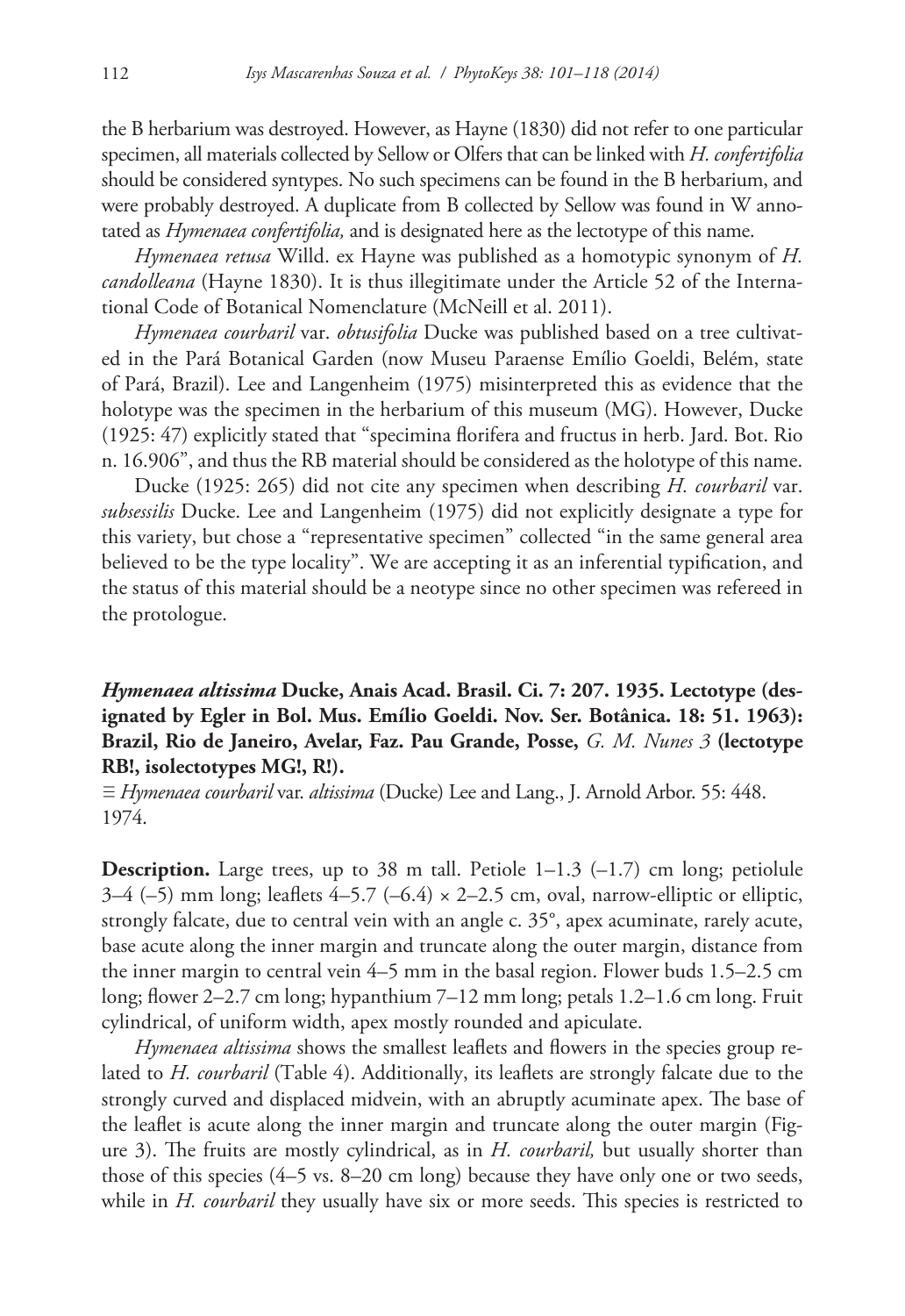the coastal rain forests of eastern Brazil, from southern Bahia State to São Paulo and Paraná states.

This species was described by Ducke (1935) as *H. altissima*. Lee and Langenheim (1974) treated it as a variety of *H. courbaril*. Later, these latter authors highlighted the differences between this taxon and the other varieties as having smaller and falcate leaflets and smaller flowers (Lee and Langenheim 1975: 86), but kept it as a variety of *H. courbaril*, a position also adopted by Pestana (2010). Our results indicated that the leaf traits of *H. altissima* are clearly distinct of those of *H. courbaril* and *H. longifolia*. These results, together with the distinctive flower and fruit traits and the coherent distribution and habitat data, all give support to the original view of Ducke (1935) in considering it a different species.

Lee and Langenheim (1975: 84) stated that the lectotype of *H. altissima* was designated by Egler (1963) as the specimen "*A. Ducke RB 30306*". However, Egler (1963: 51) simply indicated that the type should be "Type: RB 23.306". We could not track any specimens of *Hymenaea* in the RB herbarium with the numbers RB 30306 or RB 23306. We encountered, however, a specimen annotated by Ducke as *H. altissima* that was collected in the state of "Rio de Janeiro, Avelar" by G. M. Nunes in 1925 and could be linked to the protologue of *H. altissima* (Ducke 1935). This specimen is numbered RB 20306, and we are assuming that both Egler (1963) and Lee and Langenheim (1975) erroneously noted the RB number when referring to the lectotype of *H. altissima*.

## *Hymenaea longifolia* **(Benth.) I.M. Souza, Funch & L.P. Queiroz, comb. et stat. nov.** [urn:lsid:ipni.org:names:77140226-1](http://ipni.org/urn:lsid:ipni.org:names:77140226-1)

**º** *Hymenaea splendida* var. *longifolia* Benth., Fl. Bras. (Martius) 15(2): 236. 1870. *Hymenaea courbaril* var. *longifolia* (Benth.) Y.T.Lee and Andrade-Lima, J. Arnold Arbor. 55: 448. 1974. Lectotype (designated here): Brasil, Bahia, Villa de Barra, *Blanchet 3135* (lectotype: R!, isolectotypes K!, P!).

**Description.** Medium-sized trees c. 5–12 (–18) m tall. Petiole 2.6–3 cm long; petiolule 7–8 mm long; leaflets  $10.1-12.5$  (-15.4)  $\times$  4.5–6.5 (-6.9) cm, elliptic, narrowelliptic, or oblong, not falcate, due to central vein with an angle c. 24°, apex obtuse or acute, base acute or rounded along the inner margin and rounded or slightly rounded along the outer margin, distance from the inner margin to central vein 10–11 mm in the basal region. Flower buds 2.2–3.3 cm long; flower 2.6–3.8 cm long; hypanthium 9–14 mm long; petals 1.3–2.1 cm long. Fruit oblongoid, compressed, wider at distal region, apex slightly truncate and apiculate.

*Hymenaea longifolia*, as circumscribed here, is characterized by large leaflets, both longer and wider than those of the related species *H. courbaril* and *H. altissima*, with longer petioles and petiolules (Table 4). The leaflets are elliptic or oblong with obtuse (rarely acute) apices and rounded bases along the outer margin (Figure 3). This species occurs in Seasonally Dry Forests within the Caatinga and Cerrado phytogeographical domains in northeastern Brazil, from Ceará State to the northern portion of Bahia State.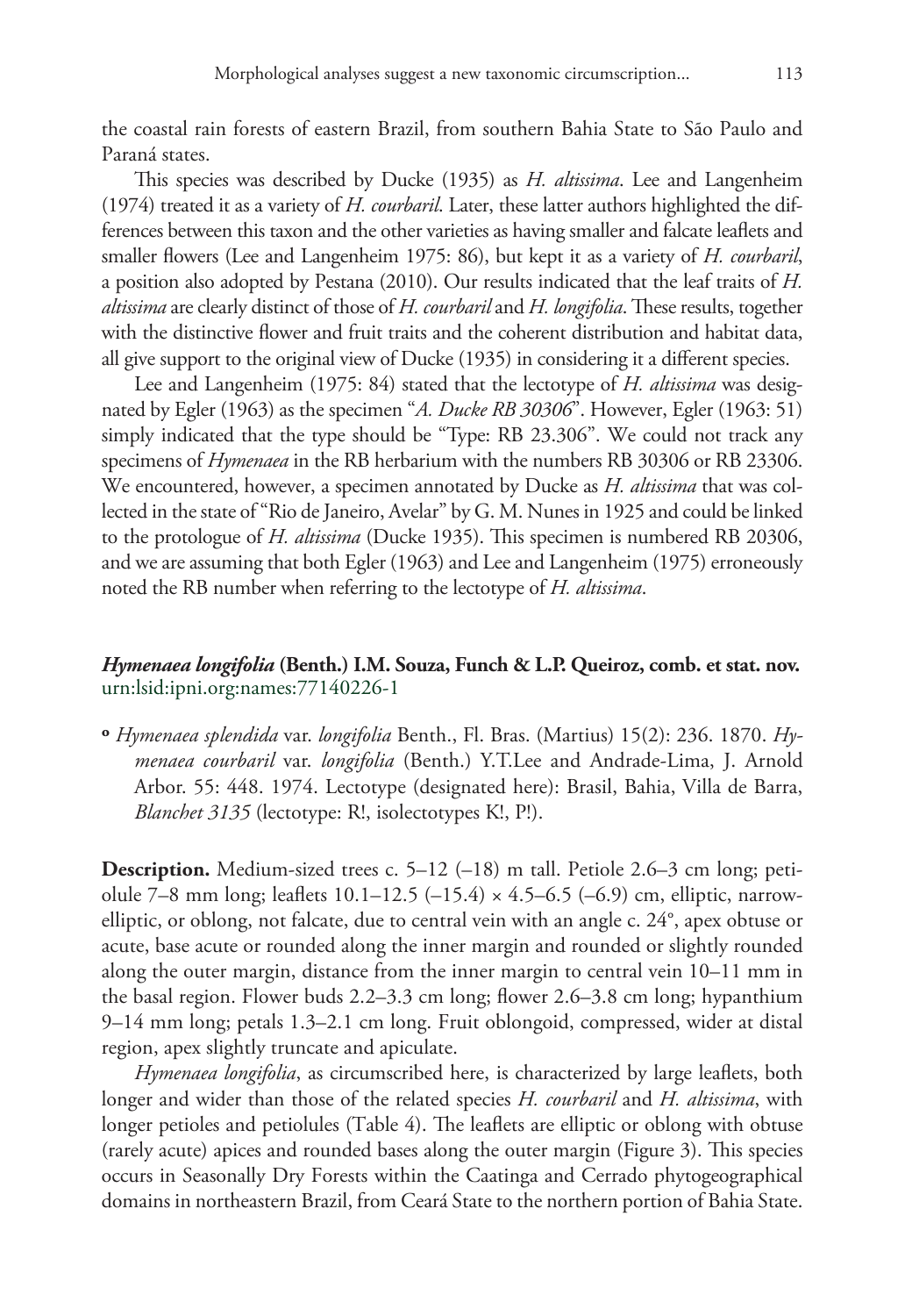It was first described by Bentham (1870) as *H. splendida* var. *longifolia,* and considered related to *H. courbaril* and *H. stilbocarpa* because of the glabrous leaflets, but differing from them by having larger leaflets. Lee and Langenheim (1975) treated all these taxa under a more widely circumscribed *H. courbaril*, a position not supported by the results presented here. Lee and Langenheim (1975: 86) misinterpreted the specimen *Blanchet 3135* (R) as the holotype of *H. splendida* var. *longifolia*. However, when describing this variety, Bentham (1870: 236) cited two syntypes, *Blanchet 3135* ("ad Villa da Barra prov. Bahia") and *Gardner 1938* ("Serra da Araripé, prov. Ceara"). Thus, the material cited by Lee and Langenheim (1975) as the holotype should be considered as a lectotype.

#### **Acknowledgments**

This paper was part of IMS's Master Dissertation at the Graduate Program in Botany of the Universidade Estadual de Feira de Santana. We are grateful to the curators of the cited herbaria for loans of specimens or for making available digital images of their collections, to Roy R. Funch for the English revision, and to the two anonymous reviewers for their contributions to the text. IMS was supported by a CAPES grant and LPQ by a CNPq-Pq1C grant. This work was sponsored by Programa de Pesquisa em Biodiversidade do Semi-árido (PPBIO), Sistema Nacional de Pesquisa em Biodiversidade (SISBIOTA, processes CNPq 563084/2010-3 and FAPESB PES0053/2011), and the Programa de Capacitação em Taxonomia (PROTAX, CNPq process 562354/2010-7). IMS was supported by a CAPES grant and LPQ by a CNPq Pq 1C grant.

#### **References**

- Anderson MJ (2001) A new method for non-parametric multivariate analysis of variance. Austral Ecology 26: 32–46.
- Andrés-Sénchez S, Rico EHA, Santos-Vicente M, Martínez-Ortega MM (2009) Combining traditional morphometrics and molecular markers in cryptic taxa: towards an updated integrative taxonomic treatment for *Veronica* subgenus *Pentasepalae* (Plantaginaceae sensu APG II) in the western Mediterranean. Botanical Journal of the Linnean Society 159: 68–87. [doi: 10.1111/j.1095-8339.2008.00917.x](http://dx.doi.org/10.1111/j.1095-8339.2008.00917.x)
- Bennett JR, Wood JRI, Scotland RW (2008) Uncorrelated variation in widespread species: species delimitation in *Strobilanthes echinata* Nees (Acanthaceae). Botanical Journal of the Linnean Society 156: 131–141. [doi: 10.1111/j.1095-8339.2007.00756.x](http://dx.doi.org/10.1111/j.1095-8339.2007.00756.x)
- Bentham G (1870) Leguminosae II: *Swartzieae* et *Caesalpinieae*. In: Martius CFP (org.), Eichler AW, Urban I. Flora Brasiliensis 15(2): 234–237.
- Bruneau A, Forest F, Herendeen PS, Klitgaard BB, Lewis GP (2001) Phylogenetic relationships in the Caesalpinioideae (Leguminosae) as inferred from chloroplast *trnL* intron sequences. Systematic Botany 26: 487–514.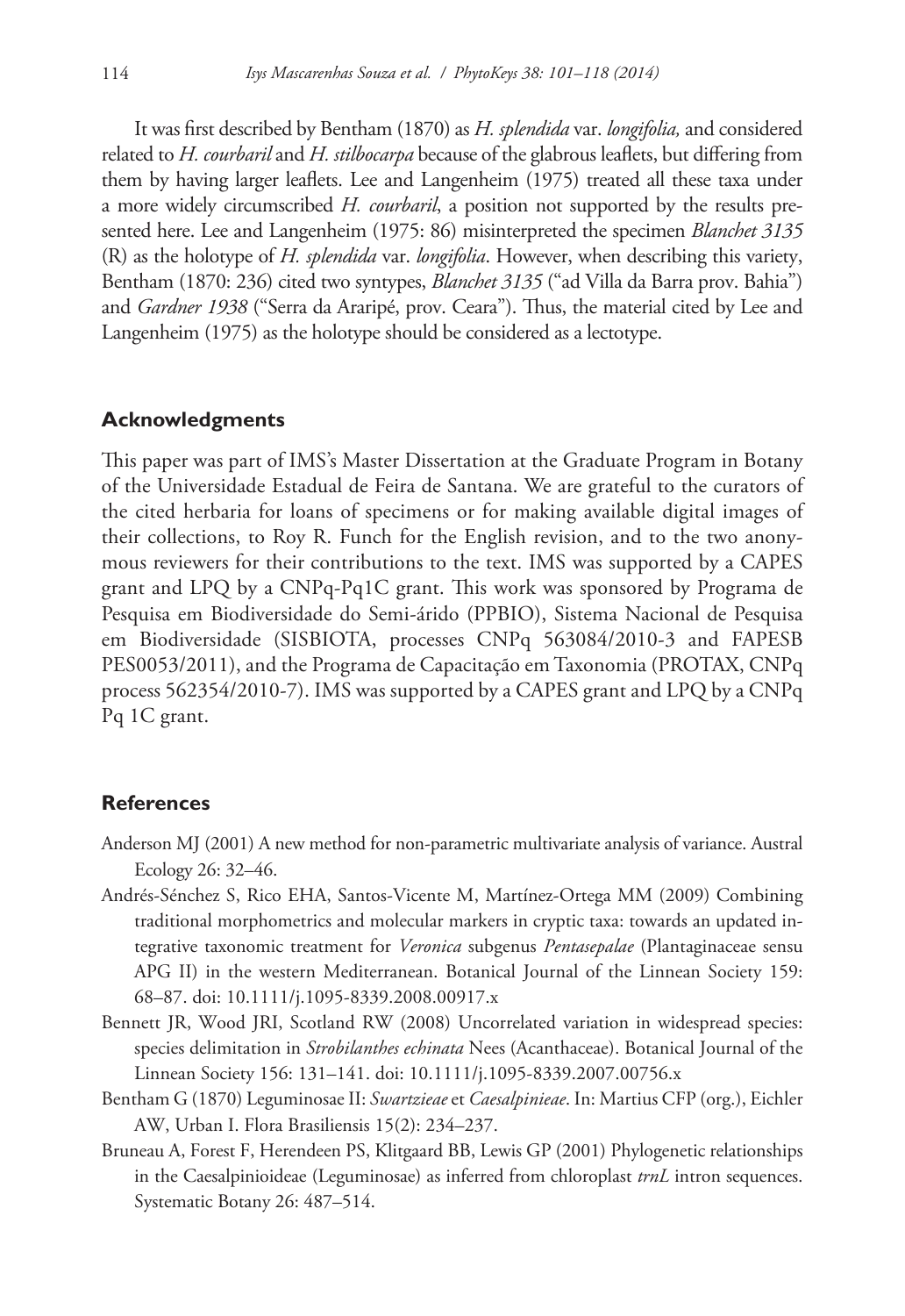- Bruneau A, Mercure M, Lewis GP, Herendeen PS (2008) Phylogenetic patterns and diversification in the caesalpinioid legumes. Botany 86: 697–718. [doi: 10.1139/B08-058](http://dx.doi.org/10.1139/B08-058)
- Castello LV, Galetto L (2013) How many taxa can be recognized within the complex *Tillandsia capillaris* (Bromeliaceae, Tillandsioideae)? Analysis of the available classifications using a multivariate approach. PhytoKeys 23: 25–39. [doi: 10.3897/phytokeys.23.4507](http://dx.doi.org/10.3897/phytokeys.23.4507)
- Ceolin GB, Miotto STS (2012) Combining ecological and morphometrical approaches to increase the resolution within the *Galactia neesii* (Leguminosae) complex. Plant Systematics and Evolution 298: 645–652. [doi: 10.1007/s00606-011-0573-5](http://dx.doi.org/10.1007/s00606-011-0573-5)
- Dayrat B (2005) Towards integrative taxonomy. Biological Journal of the Linnean Society 85: 407–415. [doi: 10.1111/j.1095-8312.2005.00503.x](http://dx.doi.org/10.1111/j.1095-8312.2005.00503.x)
- De Queiroz K (2005) Different species problems and their resolution. BioEssays 27: 1263–1269. [doi: 10.1002/bies.20325](http://dx.doi.org/10.1002/bies.20325)
- De Queiroz K (2007) Species concepts and species delimitation. Systematic Biology 56: 879–886. [doi: 10.1080/10635150701701083](http://dx.doi.org/10.1080/10635150701701083)
- Ducke A (1935) As especies brasileiras de jatahy, jutahy ou jatobá (genero *Hymenaea* L., leguminosas cesalpiniaceas). Annaes da Academia Brasileira de Sciencias **7**(3): 203–212.
- Egler W (1963) Adolpho Ducke–Traços biográficos, viagens e trabalhos. Boletim do Museu Paraense Emílio Goeldi 18: 1–129.
- Estrella M, Aedo C, Velayos M (2009) A morphometric analysis of *Daniellia* (Fabaceae–Caesalpinioideae). Botanical Journal of the Linnean Society 159: 268–279. [doi: 10.1111/j.1095-](http://dx.doi.org/10.1111/j.1095-8339.2008.00894.x) [8339.2008.00894.x](http://dx.doi.org/10.1111/j.1095-8339.2008.00894.x)
- Fougère-Danezan M, Maumont S, Bruneau A (2007) Relationships among resin-producing Detarieae s.l. (Leguminosae) as inferred by molecular data. Systematic. Botany 32: 748–761. [doi: 10.1600/036364407783390755](http://dx.doi.org/10.1600/036364407783390755)
- Hammer Ø, Harper DAT, Ryan PD (2001) PAST: Paleontological Statistics Software Package for Education and Data Analysis. Palaeontologia Electronica 4(1): 9pp.
- Hamilton CW, Reichard SH (1992) Current practice in the use of subspecies, variety and forma in the classification of wild plants. Taxon 41: 485–498. [doi: 10.2307/1222819](http://dx.doi.org/10.2307/1222819)
- Henderson A (2006) Traditional morphometrics in plant systematics and its role in palm systematics. Botanical Journal of the Linnean Society 151: 103–111. [doi: 10.1111/j.1095-](http://dx.doi.org/10.1111/j.1095-8339.2006.00526.x) [8339.2006.00526.x](http://dx.doi.org/10.1111/j.1095-8339.2006.00526.x)
- Hijmans RJ, Guarino L, Jarvis A, O'Brien R, Mathur P, Bussink C, Cruz M, Barrantes I, Rojas E (2005) DIVA-GIS 7.1.7.<http://www.diva-gis.org>[accessed 01 jun 2013]
- Index Herbariorum (2013) Index Herbariorum Parte II: The Herbaria of the World. Available at: <http://sweetgum.nybg.org/ih/> (accessed: 30 jun. 2013).
- Lee Y-T, Langenheim JH (1974) Additional new taxa and combinations in *Hymenaea* (Leguminosae, Caesalpinioideae). Journal of the Arnold Arboretum 55(3): 441–452.
- Lee Y-T, Langenheim JH (1975) Systematics of the genus *Hymenaea L.* (Leguminosae, Caesalpinioideae, Detarieae). University of California Publications in Botany 69: 109.
- Lima HC de (2013) *Hymenaea,* Lista de Espécies da Flora do Brasil. Jardim Botânico do Rio de Janeiro. <http://floradobrasil.jbrj.gov.br/jabot/floradobrasil/FB22971>[accessed 30 July 2013]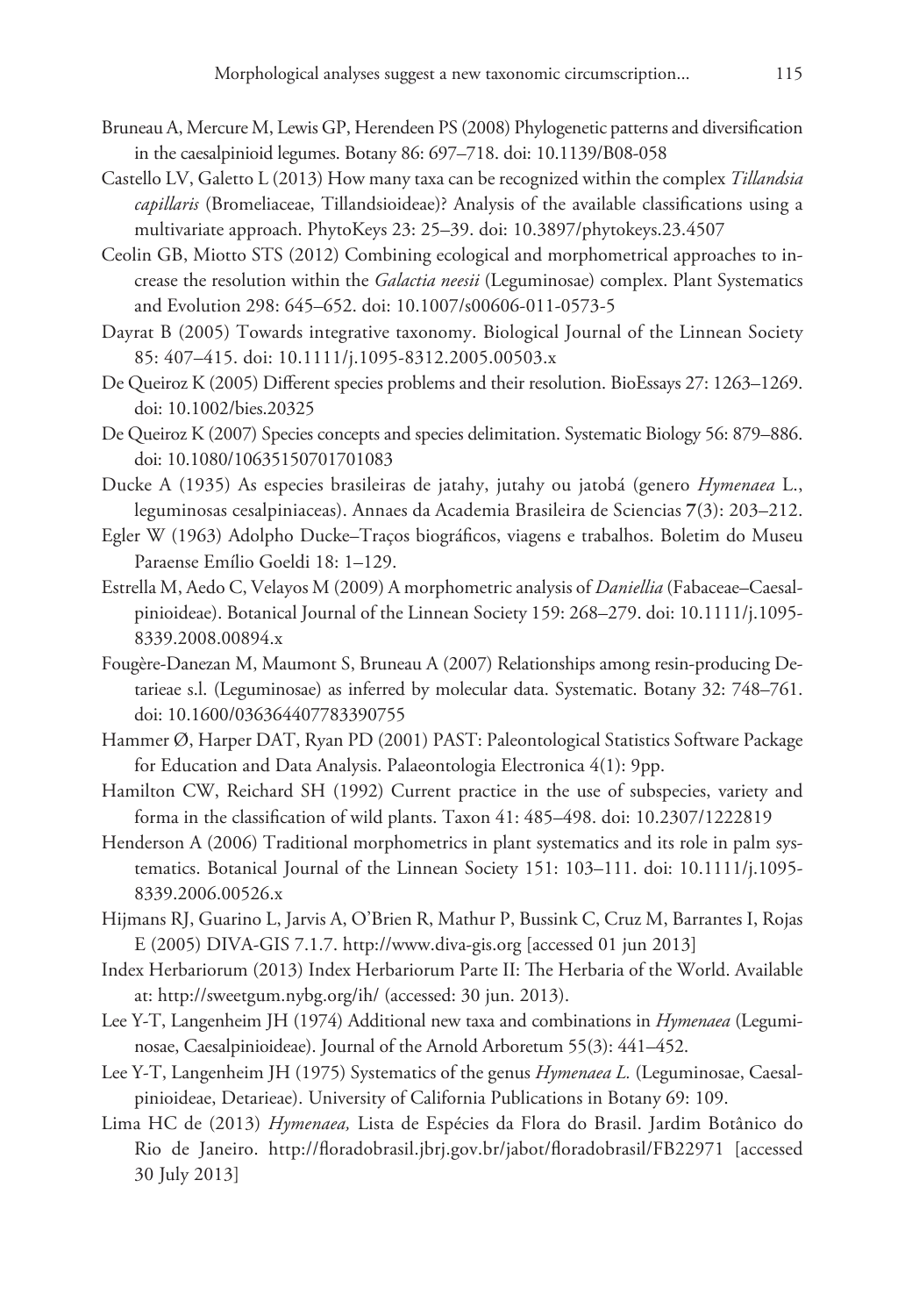- Mackinder B (2005) Detarieae. In: Legumes of the world. In: Lewis G, Schrire B, MacKinder B, Lock M (Eds) The Royal Botanical Gardens, Kew, UK 69–71.
- McNeill J, Barrie CFR, Buck WR, Demoulin V, Greuter W, Hawksworth DL, Herendeen PS, Knapp S, Marhold K, Prado J, Prud'Homme van Reine WF, Smith GF, Wiersema JH (2011) International Code of Nomenclature for algae, fungi and plants (Melborne Code)*.* <http://ibot.sav.sk/icbn/main.html> [accessed 21 Nov 2013]
- Newmaster SG, RagupathyS (2009) Testing plant barcoding in a sister species complex of pantropical *Acacia* (Mimosoideae, Fabaceae). Molecular Ecology Resources 9: 172–180. [doi:](http://dx.doi.org/10.1111/j.1755-0998.2009.02642.x) [10.1111/j.1755-0998.2009.02642.x](http://dx.doi.org/10.1111/j.1755-0998.2009.02642.x)
- Nosil P (2008) Speciation with gene flow could be common. Molecular Ecology 17: 2103– 2106. [doi: 10.1111/j.1365-294X.2008.03715.x](http://dx.doi.org/10.1111/j.1365-294X.2008.03715.x)
- Pedersen HÆ (2010) Species delimitation and recognition in the *Brachycorythis helferi* complex (Orchidaceae) resolved by multivariate morphometric analysis. Botanical Journal of the Linnean Society 162: 64–76. [doi: 10.1111/j.1095-8339.2009.01015.x](http://dx.doi.org/10.1111/j.1095-8339.2009.01015.x)
- Pennington TD (1969) Materials for a monograph of the Meliaceae I. A revision of the genus *Vavaea*. Blumea 17: 351–366.
- Pestana LTC (2010) Estudo taxonômico de *Hymenea* L.: complexo *H. courbaril*, *H. martiana* e *H. stigonocarpa* (Fabaceae: Caesalpinioidea: Detarieae). Masters thesis, Universidade Federal de Mato Grosso do Sul, Campo Grande, 45.
- Queiroz LP (2009) Leguminosas da Caatinga. Universidade Estadual de Feira de Santana, Feira de Santana, 443p.
- Rahman MDZ, Rahman MO (2012) Morphometric analysis of *Desmodium* Desv. in Bangladesh. Bangladesh Journal of Botany 41(2): 143–148.
- Ramos ACS, Lemos-Filho JP, Lovato MB (2009) Phylogeographical structure of the neotropical forest tree *Hymenaea courbaril* (Leguminosae: Caesalpinioideae) and its relationship with the vicariant *Hymenaea stigonocarpa* from Cerrado. Journal of Heredity 100(2): 206–216. [doi: 10.1093/jhered/esn092](http://dx.doi.org/10.1093/jhered/esn092)
- Ramos ACS, Lemos-Filho JP, Ribeiro RA, Santos FR, Lovato MB (2007) Phylogeography of the tree *Hymenaea stigonocarpa* (Fabaceae: Caesalpinioideae) and the influence of Quaternary climate changes in the Brazilian Cerrado. Annals of Botany 100: 1219–1228. [doi:](http://dx.doi.org/10.1093/aob/mcm221) [10.1093/aob/mcm221](http://dx.doi.org/10.1093/aob/mcm221)
- Rizzini CT (1978) Plantas do Brasil: árvores e madeiras úteis do Brasil manual de dendrologia brasileira. Edgar Blucher: São Paulo, 296p.
- Rocha DMS (1988) Estudo filogenético de *Hymenaea* L. baseado em proteínas de semente. Masters thesis, Universidade Estadual de Campinas, Campinas, 213p.
- Schlick-Steiner BC, Seifert B, Stauffer C, Christian E, Crozier RH, Steiner FM (2007) Without morphology, cryptic species stay in taxonomic crypsis following discovery. Trends in Ecology Evolution 22: 391–392. [doi: 10.1016/j.tree.2007.05.004](http://dx.doi.org/10.1016/j.tree.2007.05.004)
- Scrivanti LR, Norrmann GA, Anton AM (2013) Delimiting species boundaries within the *Bothriochloa saccharoides* complex (Poaceae) through morphometric analysis. Phytotaxa 89: 24–42. [doi: 10.11646/phytotaxa.89.1.2](http://dx.doi.org/10.11646/phytotaxa.89.1.2)
- SpeciesLink. Available at<http://specieslink.org.br>[Accessed 10 Jul 2013]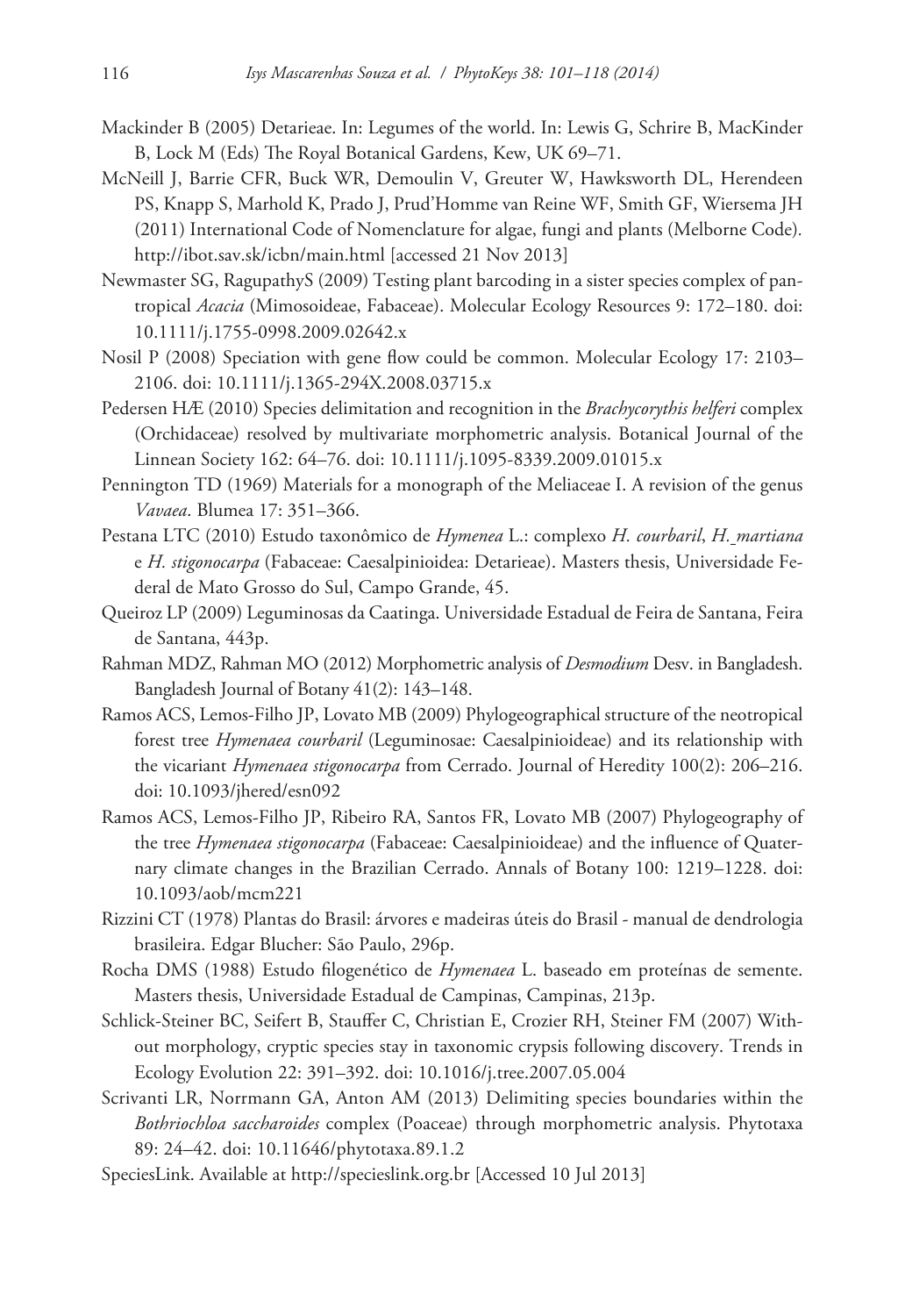- Wheeler QD, Raven PH, Wilson EO (2004) Taxonomy: Impediment or Expedient? Science 303: 285. [doi: 10.1126/science.303.5656.285](http://dx.doi.org/10.1126/science.303.5656.285)
- Whitmore TC (1976) Natural variation and its taxonomic treatment within tropical tree species as seen in the Far East. In: Burley J, Styles BT (Eds) Tropical trees. Variation, breeding and conservation. Academic Press, London, 25–34.

# **Appendix 1**

Materials examined for the morphometric study of the *Hymenaea courbaril* complex. Nomenclature follows Lee and Langenheim (1975).

- *Hymenaea courbaril* **var.** *altissima–***BRAZIL, Bahia**, Ilhéus, *R.H.R.Sambuichi 1169* (CE-PEC). **Esprírito Santo**, Linhares, *D.A.Folli 181* (RB). **Rio de Janeiro**, Nova Iguaçu, *W.Dias s/n* (HUEFS); Resende, *J.G.Kuhlmann 179* (RB); Rio de Janeiro, *J.G.Kuhlmann s/n* (RB). **São Paulo**, Moji das Cruzes, *P.L.B.Tomasulo 307* (SP); São Paulo, *F.C.Hoehne s/n* (SP, SPF); *J.Mattos 13463* (SP); *M. Kirizawa 326* (SP); *V.F.Lima s/n* (SP).
- *Hymenaea courbaril* **var.** *courbaril–***BRAZIL, Bahia**, Baianópolis, *S.B. da Silva 157*  (HRB). Bom Jesus da Lapa, *S.M. de Faria 427* (RB). **Goiás**, Niquelândia, *G.P.Silva 1192* (CEN); Santa Bárbara de Goiás, *A.Raw 3287* (UB). **COLOMBIA**, Santa Maria, *Espina 19* (UC). **CUBA, Santiago de Cuba**, Mella, *I.Arias s/n* (B). **EL SALVADOR**, s/l, *R.Cruz 202* (LAGU); *P.C.Standley 3705* (UC). **HONDURAS, Morazan**, Jicarito, *G.L.Webster 12529* (F). **MEXICO**, Acapulco, *W. Humboldt s/n*  (B). **PANAMA**, Barro Colorado, *N.C.Garwood 2891A* (F); *O.Shattuck 794* (UC). **SURINAME**, Boschreserve, *F.Bureau 4943* (U).
- *Hymenaea courbaril* **var.** *longifolia–***BRAZIL, Bahia**, Barreiras, *L.P. de Queiroz 4114*  (HUEFS); Formosa do Rio Preto, *D.Alvarenga 1065* (RB); *B.J.Dias 91* (IBGE, SP); *L.P. de Queiroz 4171* (HUEFS). **Ceará**, Brejo Santo, *J.G.Carvalho-Sobrinho 1925* (HUEFS); Missão Velha, *Academia Brasileira de Ciências 1121* (IPA). **Piauí**, Brasileira, *M.E.Alencar 812* (HUEFS); Campo Maior, *M.Oliveira 1910* (IPA). **São Paulo**, Bauru, *V. de L. Weiser 744* (RB).
- *Hymenaea courbaril* **var.** *stilbocarpa–***BRAZIL, Bahia**, Caetité, *L.P. de Queiroz 3614*  (HUEFS); Gentio do Ouro, *K.R.B.Leite 108* (HUEFS); *E.R. de Souza 304* (HUE-FS); *R.Tourinho 28* (HUEFS); Jaguaripe, *E.N. de Matos 746* (HUEFS); Livramento do Brumado, *R.M.Harley 19889* (IPA); *L.P. de Queiroz 3663* (HUEFS); Miguel Calmon, *E.P.Queiroz 2372* (MBM); Mucugê, *R.M.Harley 3702* (HUEFS); Palmeiras, *M. de S. Nunes 7, 8, 9* (HUEFS); *I.M.Souza 80, 81, 91, 92, 93, 94, 106*  (HUEFS); Rui Barbosa, *D.Cardoso 768* (HUEFS); Vitória da Conquista, *J.H.Langenheim 5641* (IPA). **Goiás**, Alto Paraíso de Goiás, *T.B.C. 1310* (HUEFS); Colinas do Sul, *B.M.T.Walter 1038* (HUEFS); Minaçu, *B.M.T.Walter 3570* (HUEFS); Niquelândia, *B.M.T.Walter 2515* (HUEFS). **Minas Gerais**, Araguari, *G.M.Araújo 382* (NY). **Paraíba**, São João do Cariri, *A.V.Lacerda 258, 536* (HUEFS). **Pernambuco**, Chapada do Araripe, *G.Fotius 3737* (HUEFS). **Piauí**, Caracol, *R.M.Santos*